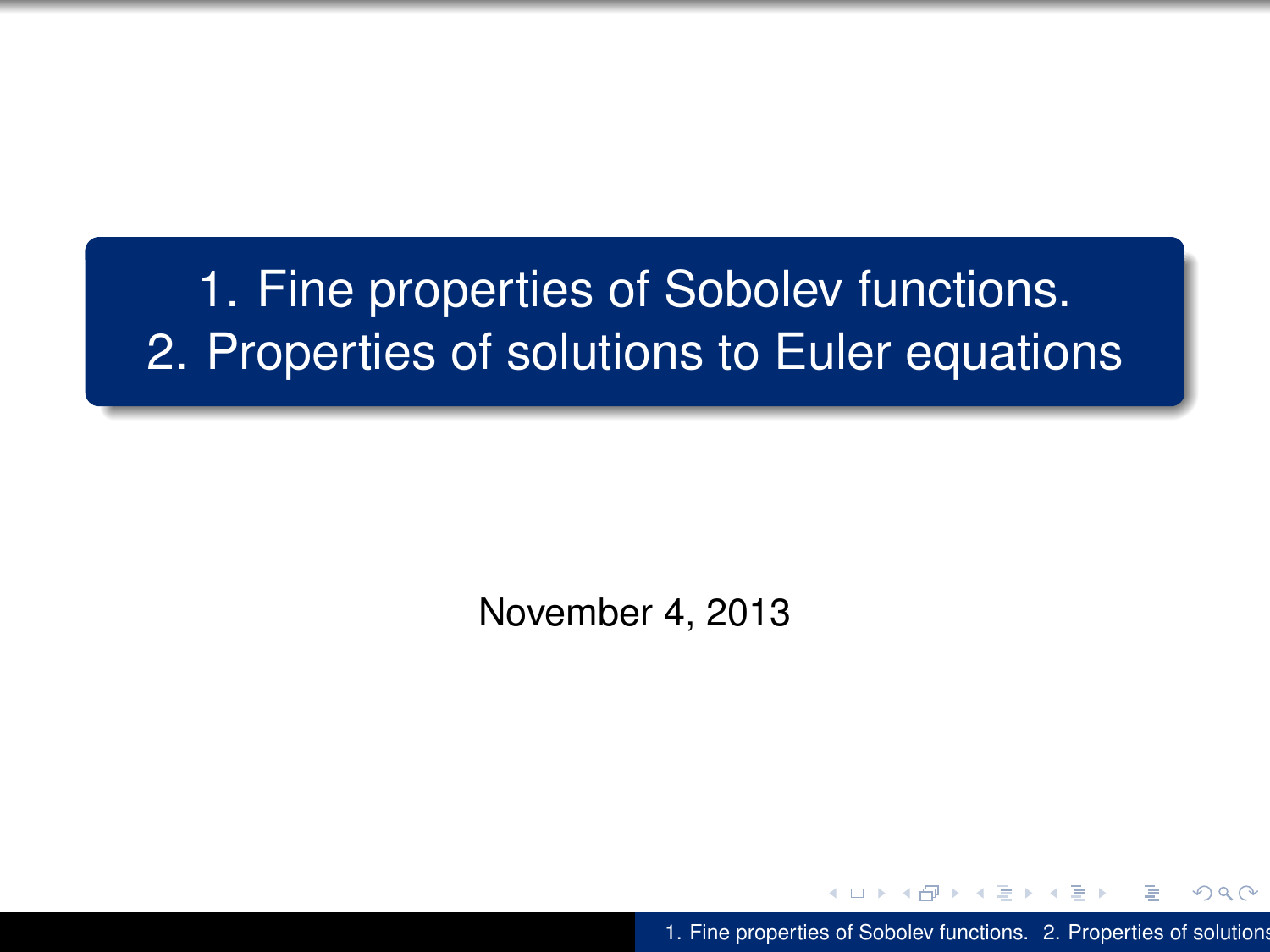Speaking about functions *w* from Sobolev spaces we always assume that we have chosen the precise representative of *w*. If  $v \in L^1_{loc}(\Omega),$  then the precise representative  $w^*$  is defined by

$$
w^*(x) = \lim_{r \to 0} \frac{1}{mes(B_r(x))} \int_{B_r(x)} w(z) dz
$$

if the the limit exists, and  $w^*(x) = 0$  otherwise.

K 何 ▶ K ヨ ▶ K ヨ ▶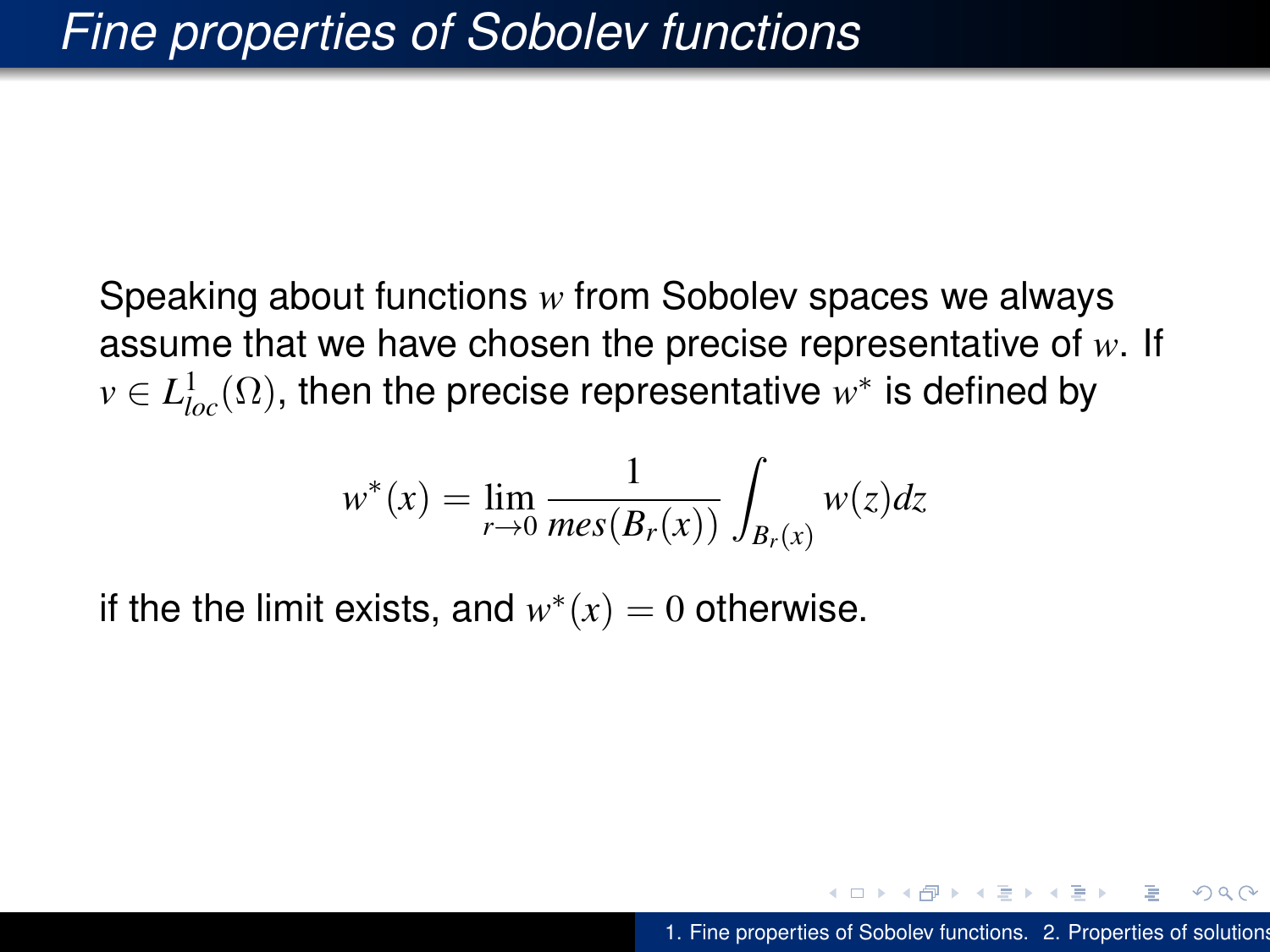## *Fine properties of Sobolev functions*

**Theorem A.** *Let* Ω ⊂ R <sup>2</sup> *be a bounded domain with a Lipschitz*  $b$ oundary,  $w \in W^{1,1}(\Omega)$ . Then there exists a set  $A_w \subset \overline{\Omega}$  such *that*  $\mathfrak{H}^{1}(A_{w})=0$  and (i) lim *r*→0  $\overline{+}$ *Br*(*x*)  $w(z)dz = w^*(x)$ *exists for each*  $x \in \Omega \setminus A_w$ *.* (ii) *for each*  $x \in \Omega \setminus A_w$ lim *r*→0  $\overline{f}$ *Br*(*x*)  $|w(z) - w(x)|^2 dz = 0;$ 

 $\mathcal{L}(\text{iii})$  *for all*  $\varepsilon > 0$  *there exists a set*  $U \subset \mathbb{R}^2$  *such that*  $\mathfrak{H}^1_\infty(U) < \varepsilon,$  $A_w \subset U$  *and the function w is continuous in*  $\overline{\Omega} \setminus U$ *.* 

 $\left\{ \bigoplus_k k \right\} \in \mathbb{R}^{n}$  is a defined of  $\mathbb{R}^{n}$  is

 $\equiv$ 

<span id="page-2-0"></span> $290$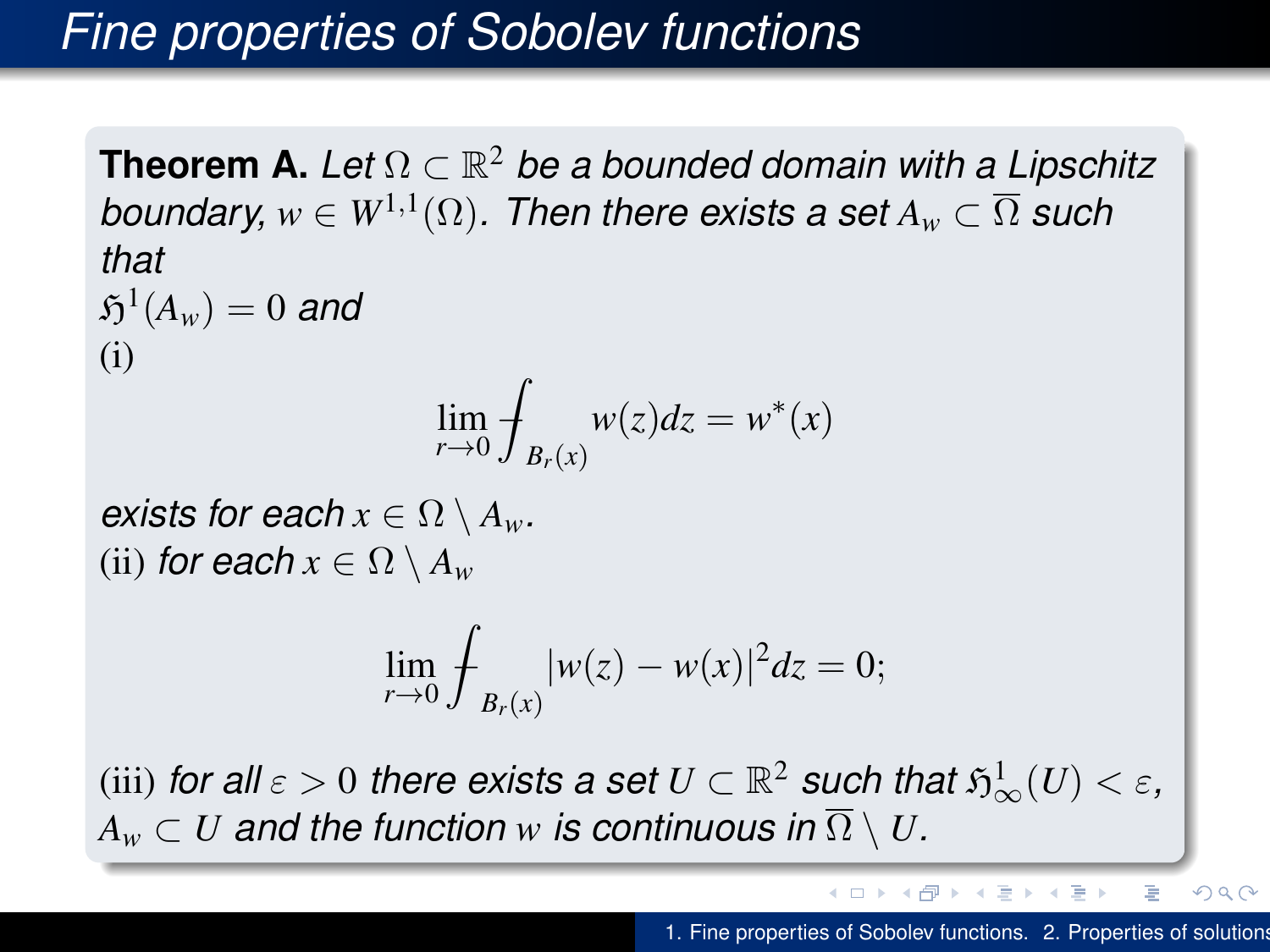### *Fine properties of Sobolev functions*

**Theorem B.** ( J. Bourgain, M.V. Korobkov, J. Kristensen, 2013) *Let* Ω ⊂ R <sup>2</sup> *be a bounded domain with a Lipschitz boundary,*  $w \in W^{2,1}(\Omega)$ . Then (i) *for every*  $\varepsilon > 0$  *there exists an open set*  $V \subset \mathbb{R}$  *and a function*  $g \in C^1(\mathbb{R}^2)$  *such that*  $\mathfrak{H}^1(V) < \varepsilon$ *, and for*  $w(x) \in \mathbb{R} \setminus V$  *the function w is differentiable in the point x* and  $w(x) = g(x)$ ,  $\nabla w(x) = \nabla g(x) \neq 0;$ (ii) *for every*  $\varepsilon > 0$  *there exists*  $\delta > 0$  *such that for any set*  $U \subset \overline{\Omega}$  with  $\mathfrak{H}^1_\infty(U) < \delta$  holds  $\mathfrak{H}^1(w(U)) < \varepsilon$ .

<span id="page-3-0"></span>
$$
\mathfrak{H}^1(F) = \lim_{t \to 0+} \mathfrak{H}^1_t(F),
$$

where  $\mathfrak{H}^1_t(F) = \inf \{ \sum_{i=1}^{\infty} \text{diam} F_i : \text{diam} F_i \le t, F \subset \bigcup_{i=1}^{\infty} F_i \}.$ *i*=1 *[i](#page-4-0)*[=](#page-2-0)[1](#page-3-0)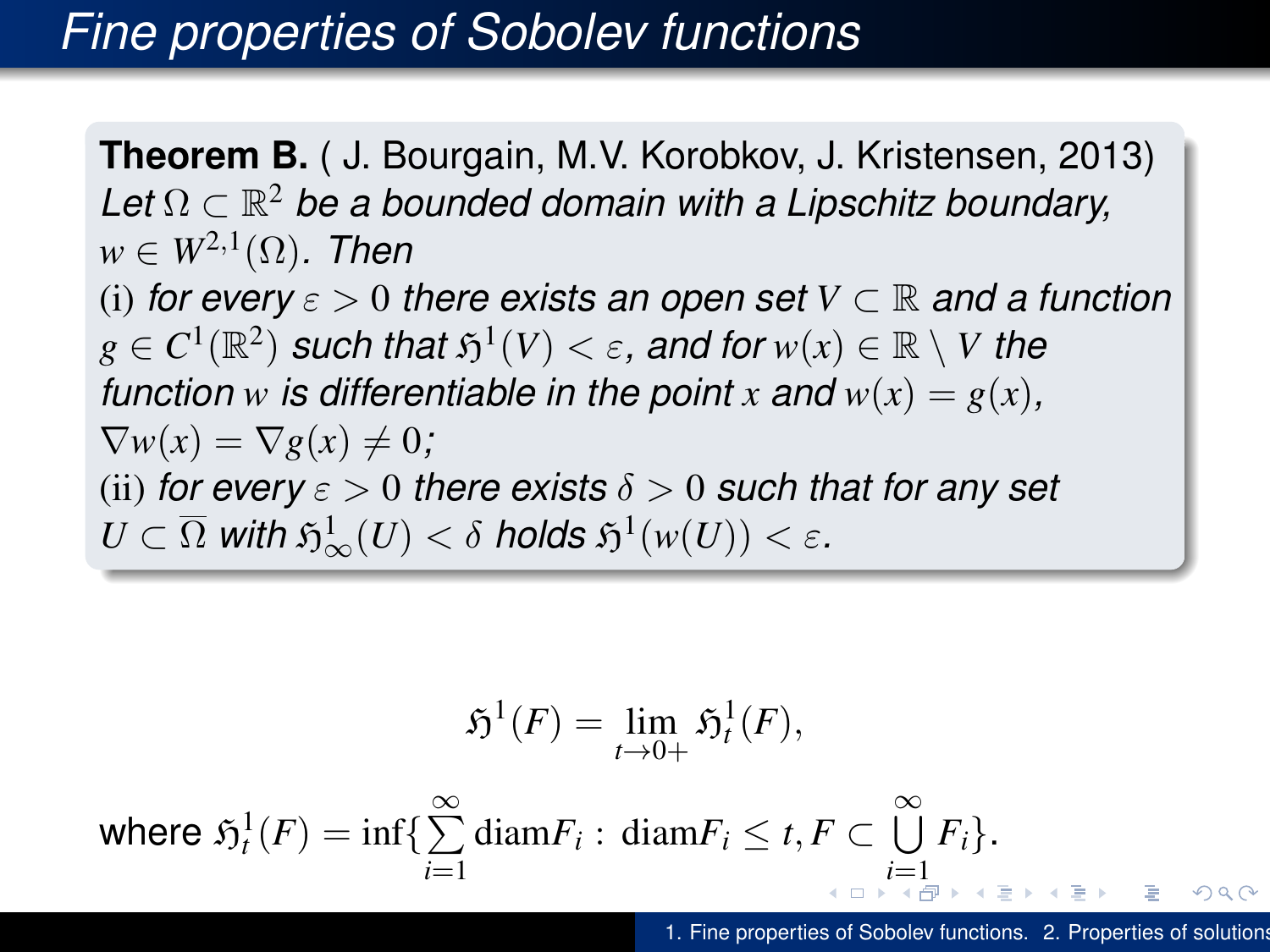# *Level sets of functions in* R 2 *. Kronrod's graph*

Let  $Q = (-a, a) \times (-a, a)$  and let *f* be a continuous function defined in  $\mathbb{Q}$ . Denote by  $E_t$  a level set of the function  $f$ , i.e.

<span id="page-4-0"></span> $E_t = \{x \in \mathbb{Q} : f(x) = t\}.$ 

A component *K* of the level set  $E_t$  containing a point  $x_0$  is a maximal connected subset of  $E_t$  containing  $x_0$ . A component  $K$ of the level set  $E_t$  is called *regular*, if it divides the quadrate  $\mathbb Q$ into two parts.

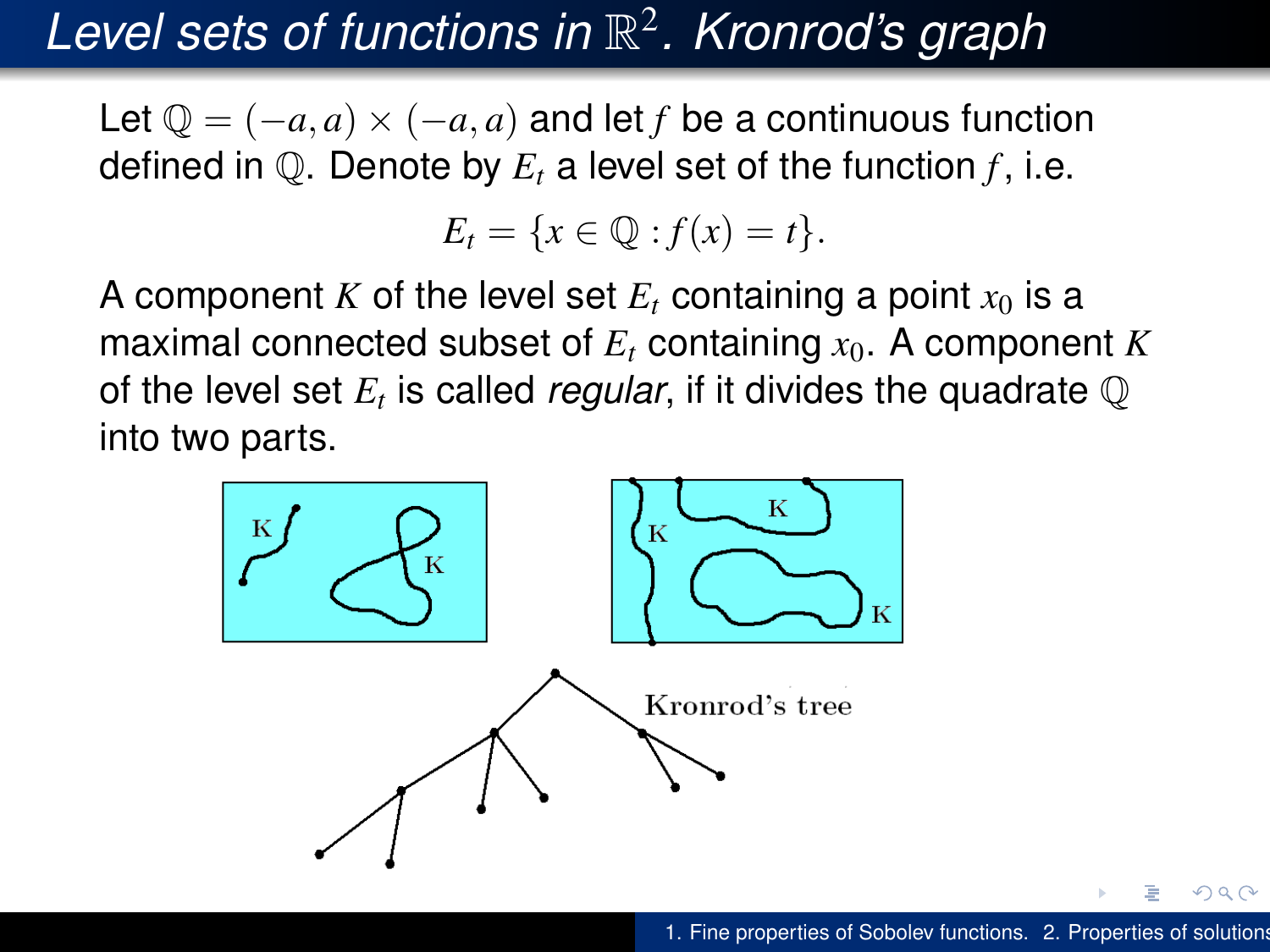**Theorem C.** (Kronrod, 1950) *Let f be a continuous function defined in* Q*. Then there is at most a countable number of nonregular components of level sets*  $f^{-1}(f(\overline{\mathbb{Q}}))$ .

**Kronrod's graph.** To any continuous on Q function *f* corresponds a family *T<sup>f</sup>* of all connected components of its level sets *E<sup>t</sup>* . *T<sup>f</sup>* is a topological space (equipped with a natural topology). This definition induces a natural map

$$
\tau_f: \mathbb{Q} \to T_f: \ \tau_f(x) = K_x \quad \forall x \in \mathbb{Q},
$$

where  $K_x$  is a connected component of the level set  $E_{f(x)}$ containing the point *x* (*K* is considered as a point in  $T_f$ ). The map  $\tau_f$  is continuous.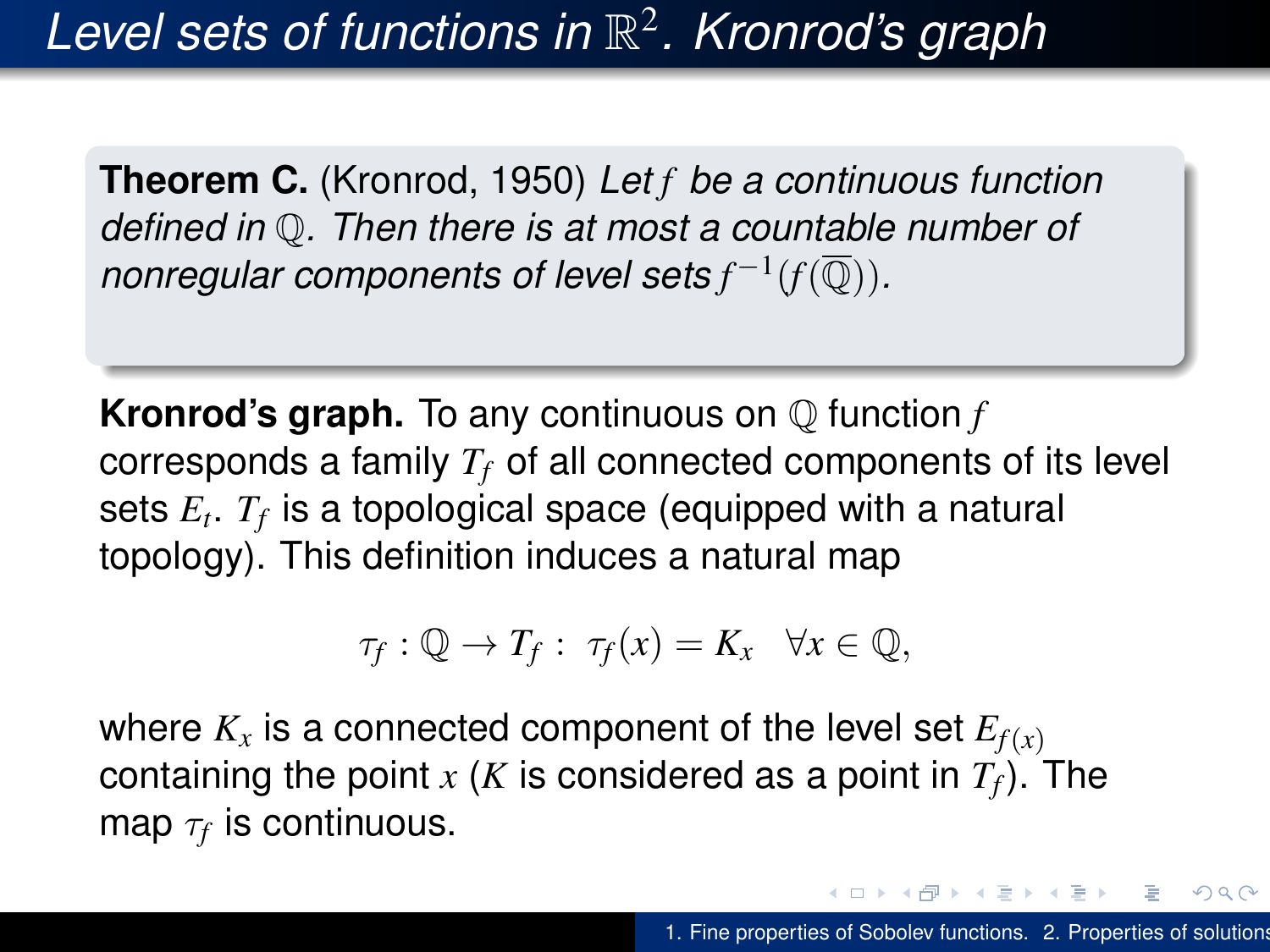**Theorem D** (A. Kronrod) *Let f be a continuous function defined in* Q*. Then*

(1) *T<sup>f</sup> is one–dimensional tree consisting from the set of endpoints plus at most a countable number of simple arcs that mutually intersect at most in one point which is a bifurcation point.*

(2) *Non-regular components of level sets can be classified on the tree T<sup>f</sup> as follows:*

(a) *if*  $K$  divides  $\mathbb Q$  *into*  $n \geq 3$  connected parts, then on  $T_f$  to  $K$ *corresponds a bifurcation point of the same multiplicity n, and vice versa;*

(b) *if K* does not divide  $\mathbb{Q}$ , then the corresponding point on  $T_f$ *belongs to the set of endpoints, and vice versa.*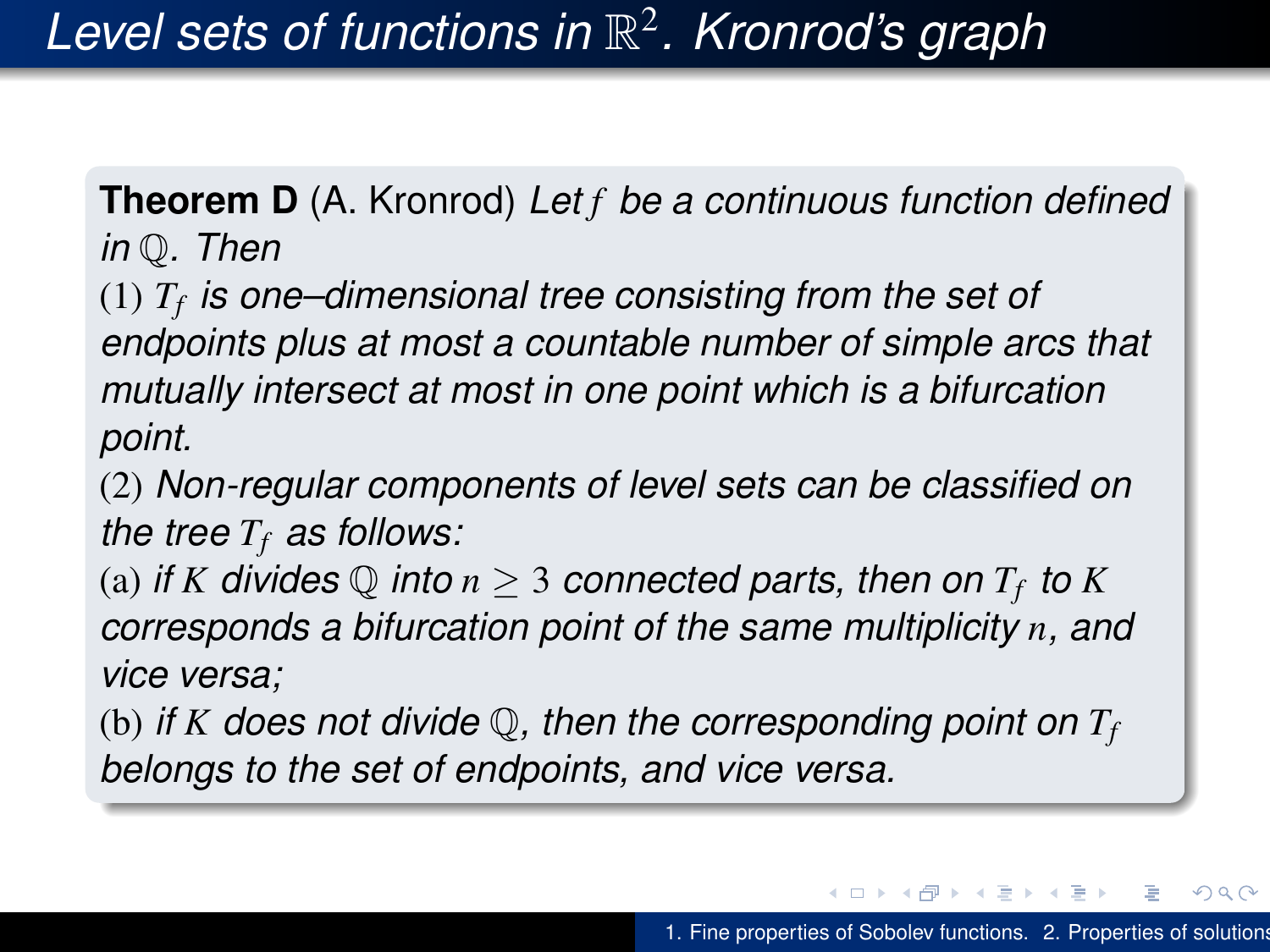# *Level sets of functions in* R 2 *. Kronrod's graph*



4 0 8

B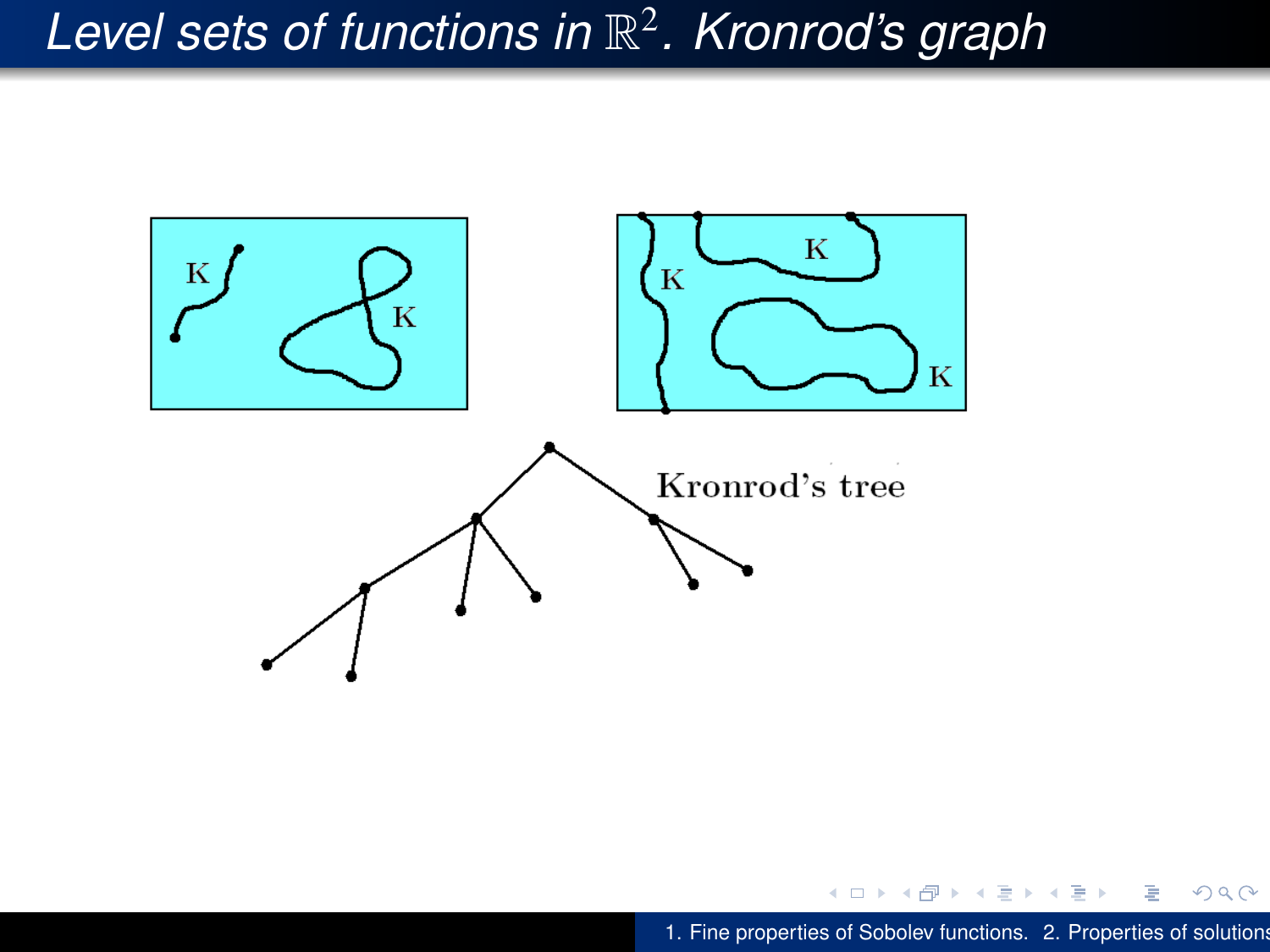A set is called *an arc* if it is homeomorphic to the unit interval  $[0, 1]$ .

**Lemma1.** *If*  $f \in C(\mathbb{Q})$ *, then for any two different points*  $A \in T_f$  $\mathcal{A}$  *and*  $B \in T_f$  *, there exists a unique arc*  $J = J(A, B) \subset T_f$  *joining*  $A$ *to B. Moreover, for every inner point C of this arc the points A*, *B lie in different connected components of the set*  $T_f \setminus \{C\}$ *.* 

We can reformulate the above Lemma in the following equivalent form.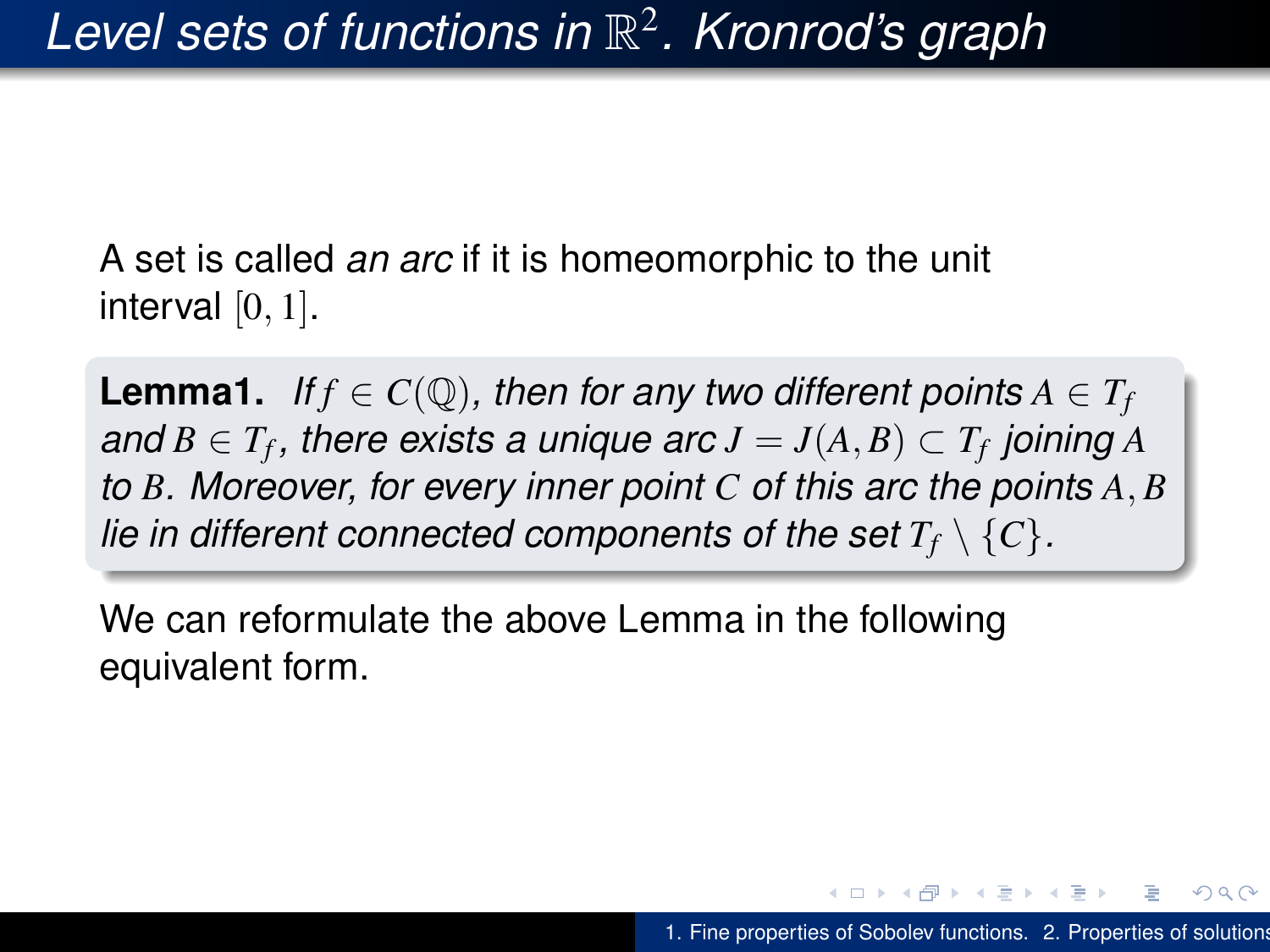**Lemma 2.** *If*  $f \in C(\mathbb{Q})$ , then for any two different points  $A,B\in T_f,$  there exists an injective function  $\varphi:[0,1]\rightarrow T_f$  with *the properties* (i)  $\varphi(0) = A$ ,  $\varphi(1) = B$ ; (ii) *for any*  $t_0 \in [0, 1]$ ,  $\lim_{[0,1] \ni t \to t_0} \sup_{x \in \varphi(i)}$ *x*∈ϕ(*t*)  $(x, \varphi(t_0)) \to 0;$ 

(iii) *for any*  $t \in (0, 1)$  *the sets*  $A, B$  *lie in different connected components of the set*  $Q \setminus \varphi(t)$ *.* 

 $\langle \oplus \rangle$  >  $\langle \oplus \rangle$  >  $\langle \oplus \rangle$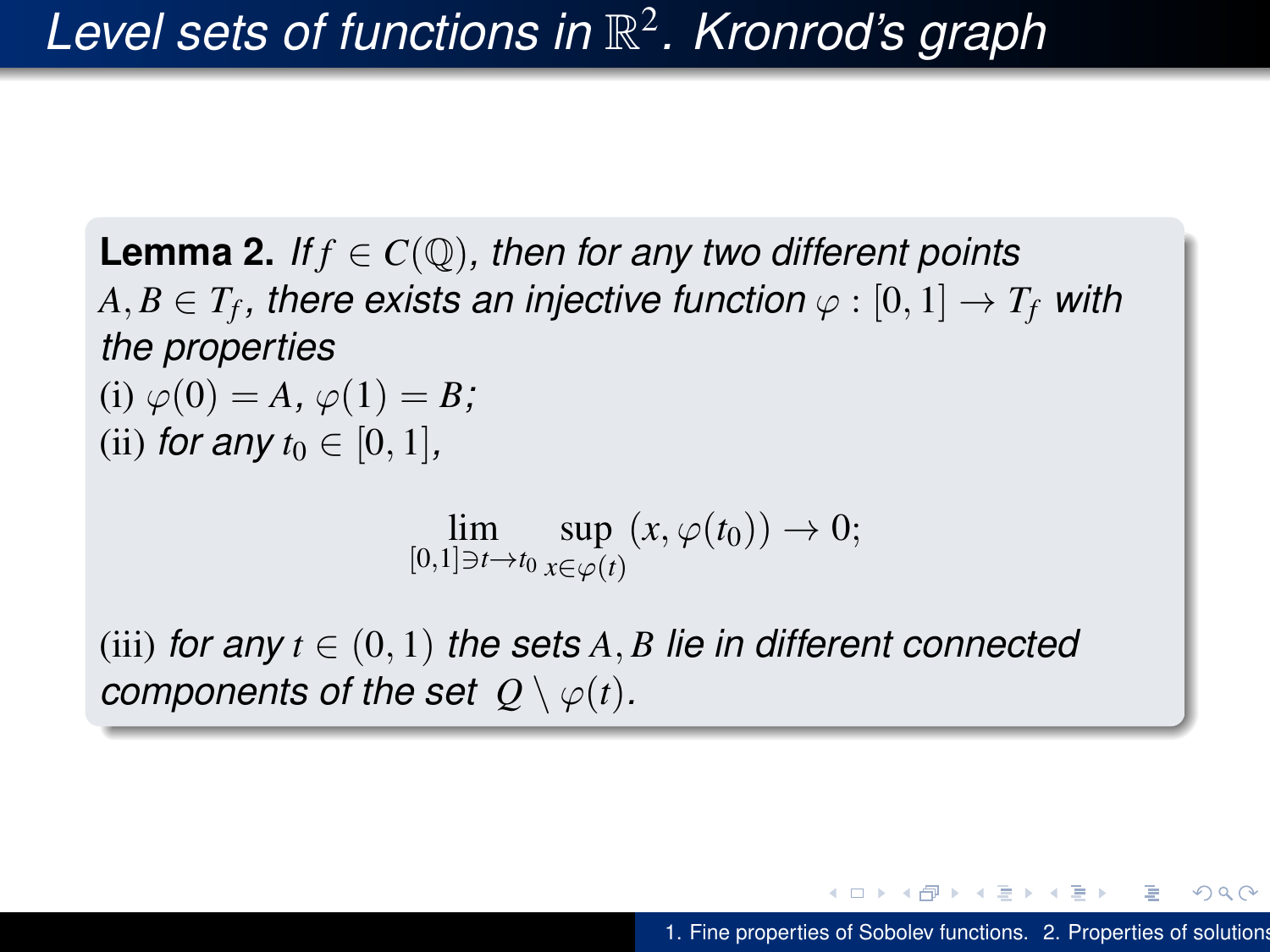**Theorem.** *Let* Ω ⊂ R <sup>2</sup> *be a bounded domain with Lipschitz boundary. If*  $\psi \in W^{2,1}(\Omega)$ *, then for*  $\mathfrak{H}^1$ *–almost all*  $y \in \psi(\overline{\Omega}) \subset \mathbb{R}$ the preimage  $\psi^{-1}(y)$  is a finite disjoint family of  $C^1$ -curves  $S_j$ ,  $j=1,2,\ldots,N(y).$  Each  $S_j$  is either a cycle in  $\Omega$  (i.e.,  $S_j\subset \Omega$  is *homeomorphic to the unit circle* S 1 ) *or a simple arc with endpoints on* ∂Ω (*in this case S<sup>j</sup> is transversal to* ∂Ω )*.*

This theorem is proved by J. Bourgain, M.V. Korobkov and J. Kristensen: On the Morse–Sard property and level sets of Sobolev and BV functions, *Rev. Mat. Iberoam.* **29**, no. 1 (2013), 1–23.

 $A \oplus A \times A \oplus A \times A \oplus A$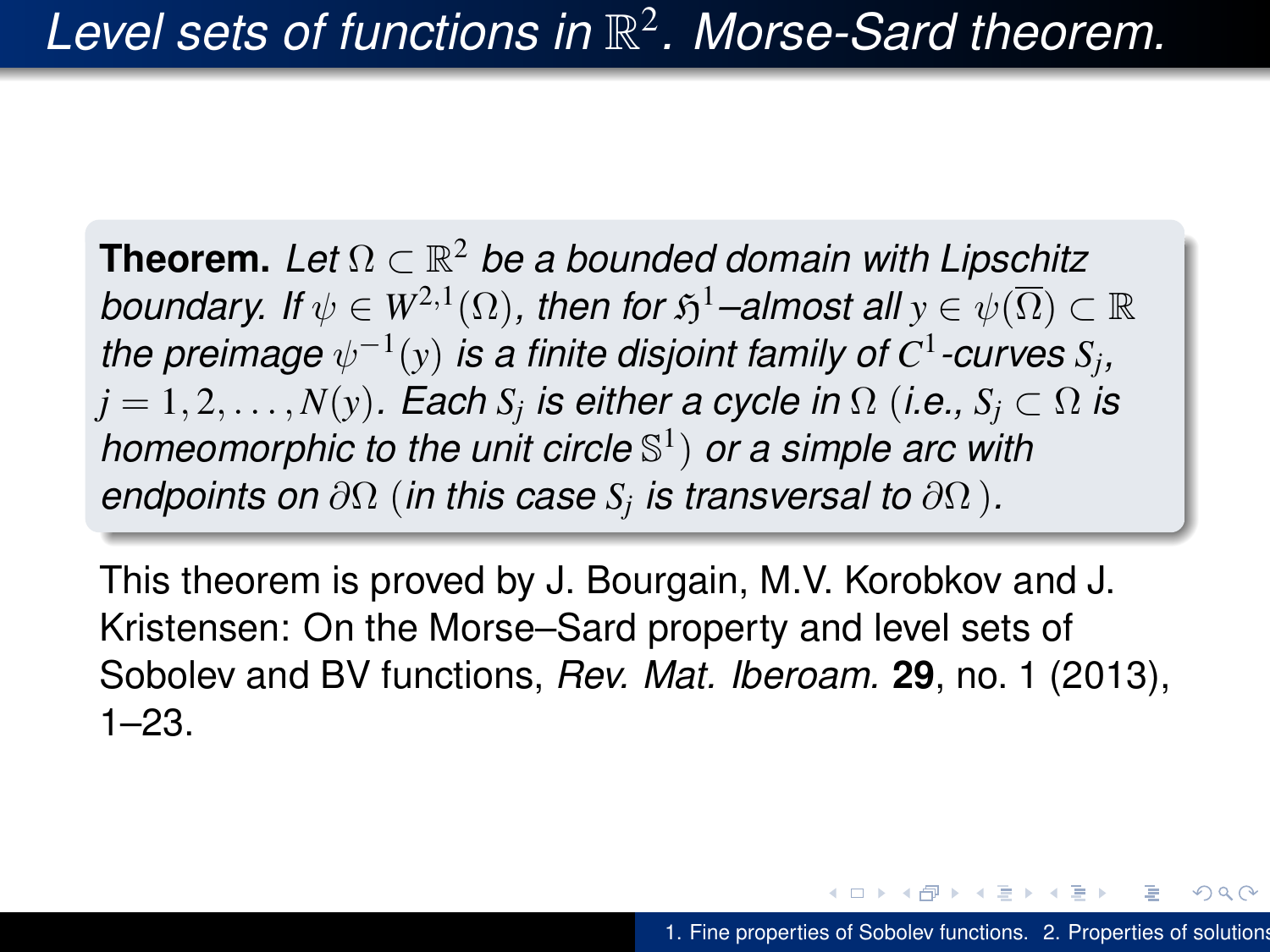All results remain valid for level sets of continuous functions  $f:\overline{\Omega}\to\mathbb{R}$ , where  $\Omega$  is a multi–connected bounded domain, provided  $f \equiv \xi_i = 0$  each inner boundary component  $S_i$  with  $j = 1, \ldots, N$ .

Indeed, we can extend  $f$  to the whole  $\Omega_0$  by putting  $f(x) = \xi_j$  for  $x \in \Omega_j, j = 1, \ldots, N.$  The extended function  $f$  will be continuous on the set  $\overline{\Omega}_0$  which is homeomorphic to the unit square  $\mathbb{Q} = [0, 1]^2.$ 

イ押 トメ ヨ トメ ヨ トー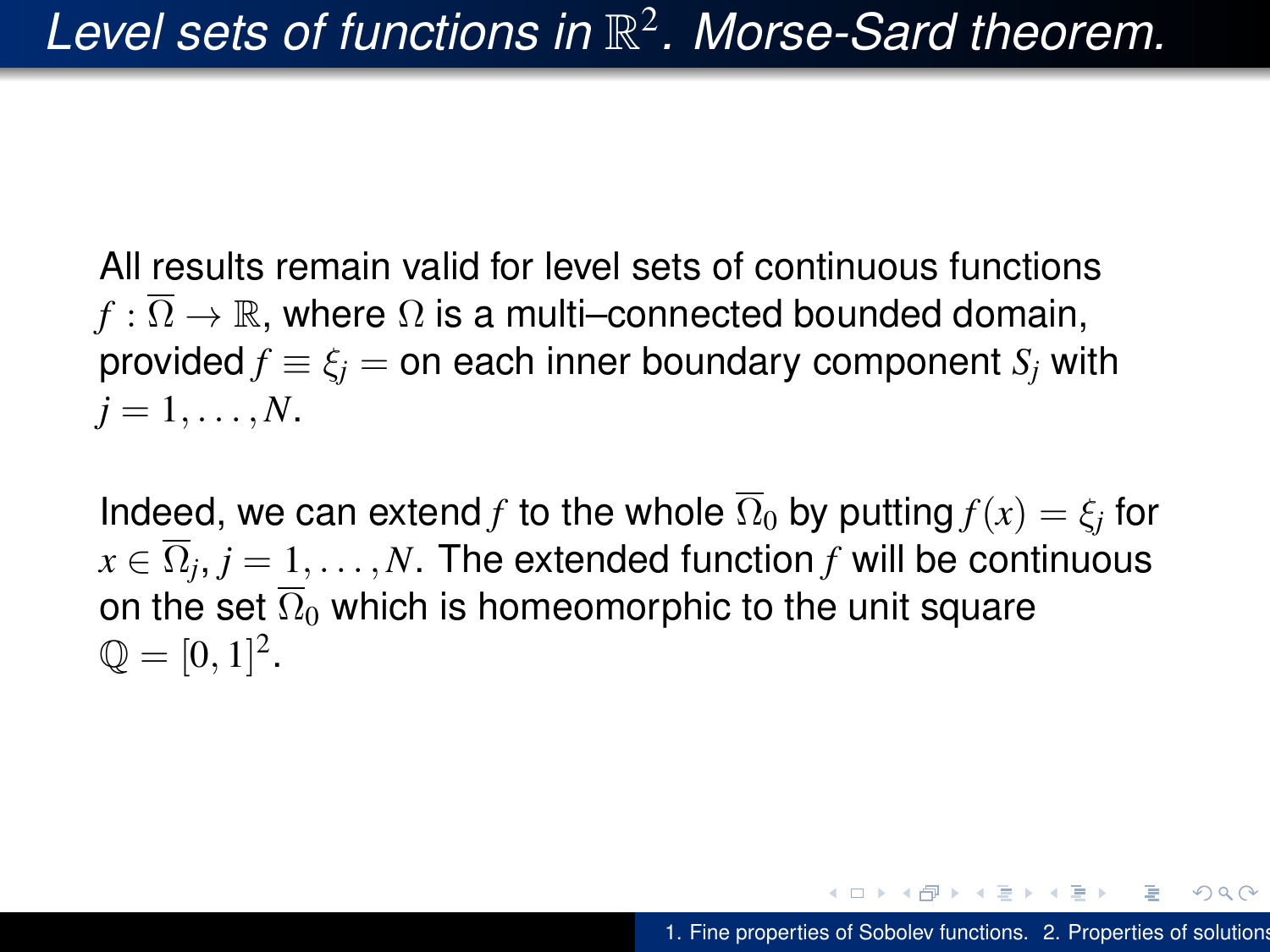### *Properties of solutions to Euler equations*

$$
(\mathbf{v} \cdot \nabla)\mathbf{v} + \nabla p = 0,
$$
  
\n
$$
div\mathbf{v} = 0.
$$
 (E)

$$
\mathbf{v} \in H(\Omega), \ \ p \in W_s^1(\Omega), \ s \in [1,2)
$$

We already know that that if  $\mathbf{v} = 0$  on  $\partial\Omega$  (in the sense of trace), then the pressure  $p(x)$  is constant on  $\partial\Omega$  and  $p(x)$  could take different constant values  $p_j = p(x)\big|_{S_j}$  on different connected components *S<sup>j</sup>* of the boundary ∂Ω.

つのへ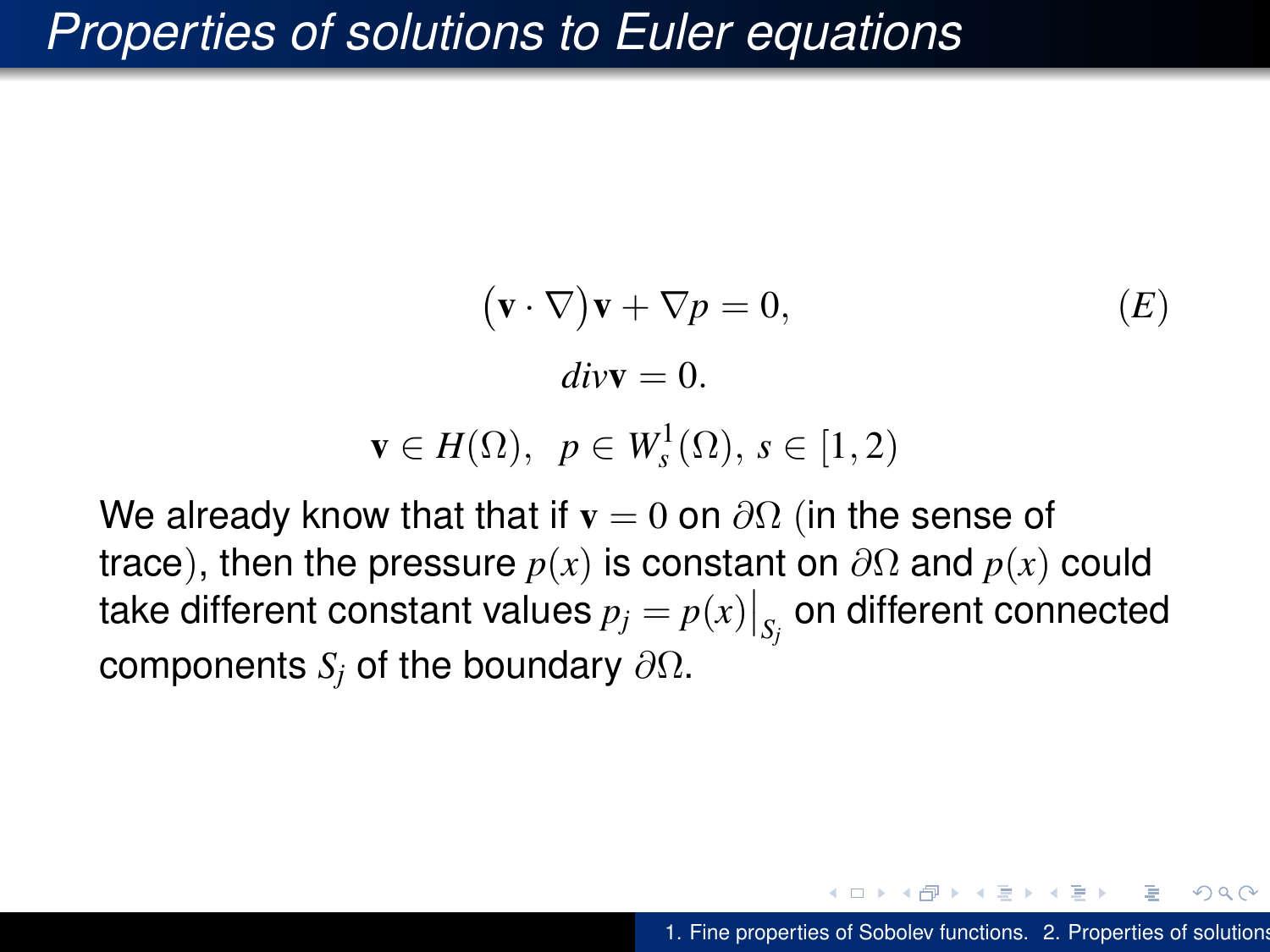#### **Some facts from harmonic analysis.**

The Hardy space  $\mathcal{H}^1(\mathbb{R}^2)$  consists of distributions  $f$  such that for some function  $\Phi$  with  $\int \Phi = 1$  the maximal function

$$
(M_{\Phi}f)(x) = \sup_{t>0} |f \star (\Phi_t)(x)|
$$

is in  $L^1(\mathbb{R}^2)$ , where  $\Phi_t(x) = t^{-2} \Phi(x/t)$ ,  $||f||_{\mathcal{H}^1(\mathbb{R}^2)} = ||M_{\Phi}f||_{L^1(\mathbb{R}^2)}$ .

 $\mathcal{H}^1(\mathbb{R}^2) \subset L^1(\mathbb{R}^2).$ 

<span id="page-13-0"></span>KED KAPD KED KED E YORO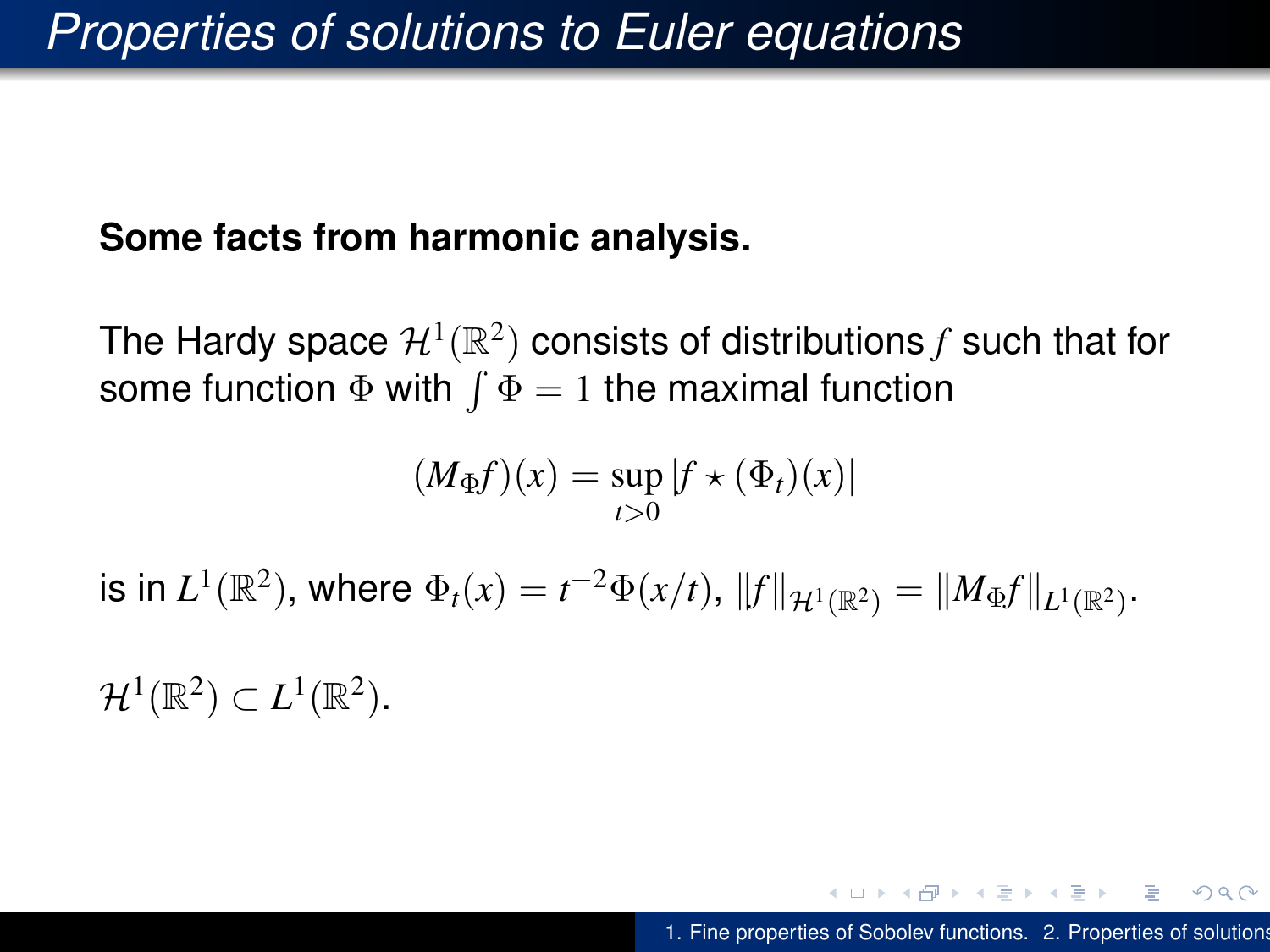## *Properties of solutions to Euler equations*

**Lemma H1.** *Let* 
$$
f \in \mathcal{H}^1(\mathbb{R}^2)
$$
 *and let*

$$
J(x) = \int_{\mathbb{R}^2} \log |x - y| f(y) dy.
$$

*Then (i) J*  $\in C(\mathbb{R}^2)$ ;  $(iii) \nabla J \in L^2(\mathbb{R}^2), D^{\alpha} J \in L^1(\mathbb{R}^2), |\alpha| = 2.$ 

**Lemma H2.** Let  $w \in W^{1,2}(\mathbb{R}^2)$  and  $divw = 0$ . Then

<span id="page-14-0"></span>
$$
div[(\mathbf{w}\cdot\nabla)\mathbf{w}]=\sum_{i,j=1}^2\frac{\partial w_i}{\partial x_j}\frac{\partial w_j}{\partial x_i}\in\mathcal{H}^1(\mathbb{R}^2).
$$

Lemma 2 follows from div-curl lemma with [tw](#page-13-0)[o](#page-15-0) [c](#page-13-0)[an](#page-14-0)[c](#page-15-0)[el](#page-0-0)[ati](#page-30-0)[on](#page-0-0)[s.](#page-30-0)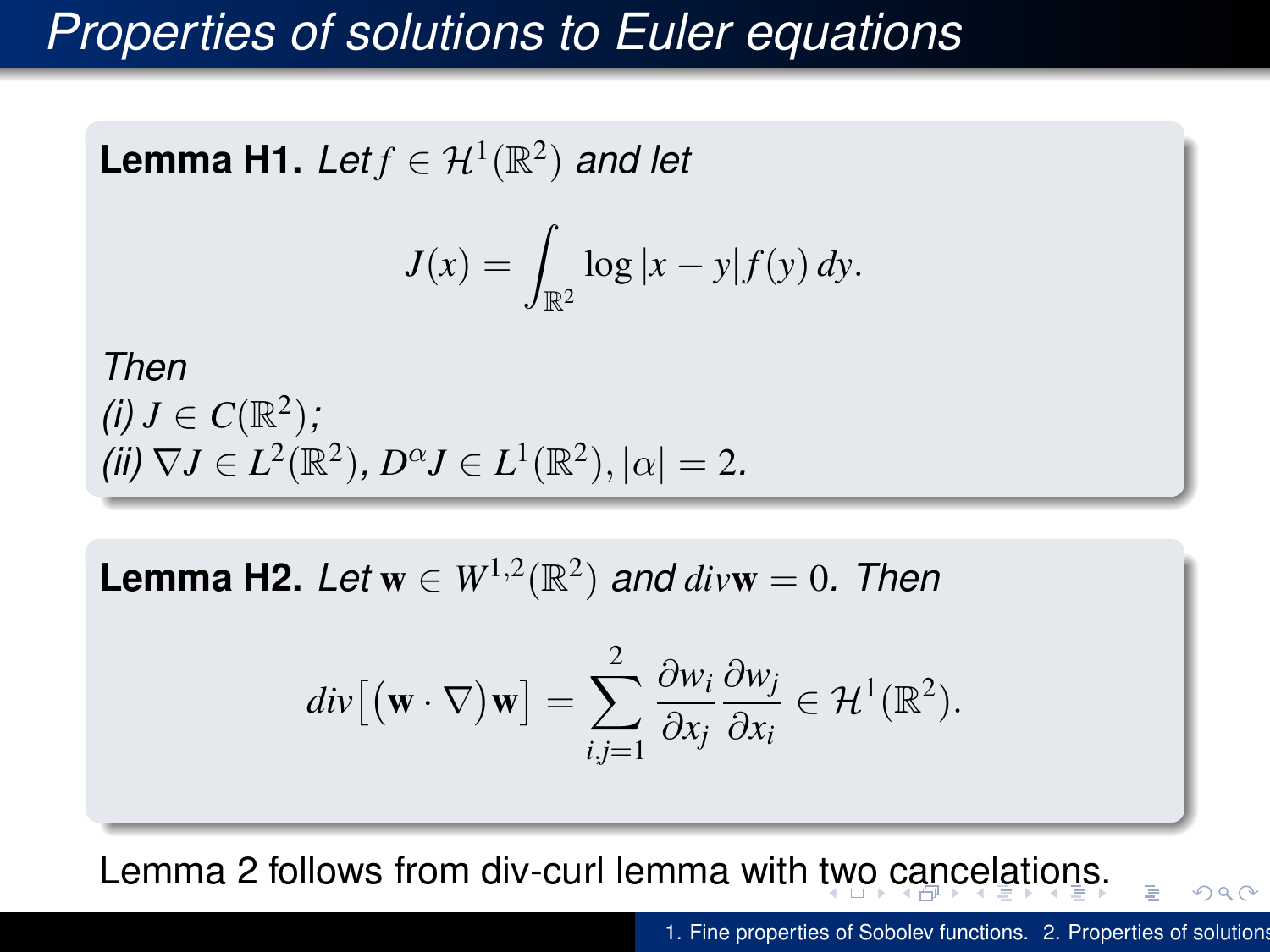**Theorem (continuity of the pressure).** *Let* Ω ⊂ R <sup>2</sup> *be a bounded domain with a Lipschitz boundary. Let* (v, *p*) *satisfy the Euler equations for almost all*  $x \in \Omega$ ,  $\mathbf{v} \in \mathring{W}^{1,2}(\Omega)$ ,  $p\in W^{1,s}(\Omega),\ s\in [1,2)$ . Then

 $p \in C(\overline{\Omega}) \cap W^{1,2}(\Omega).$ 

**Proof.** Multiply (E) by  $\varphi = \nabla \xi$ , where  $\xi \in C_0^{\infty}(\Omega)$ :

$$
\int_{\Omega} \nabla p \cdot \nabla \xi \, dx = -\int_{\Omega} (\mathbf{v} \cdot \nabla) \mathbf{v} \cdot \nabla \xi \, dx \quad \forall \xi \in C_0^{\infty}(\Omega).
$$

Thus,  $p \in W^{1,s}(\Omega)$  is the unique weak solution of the boundary value problem for the Poisson problem:

$$
-\Delta p = div[(\mathbf{v}\cdot\nabla)\mathbf{v}], \quad p(x)|_{S_i} = p_i, \ \ i=1,\ldots,N.
$$

<span id="page-15-0"></span>KED KAPD KED KED E YORG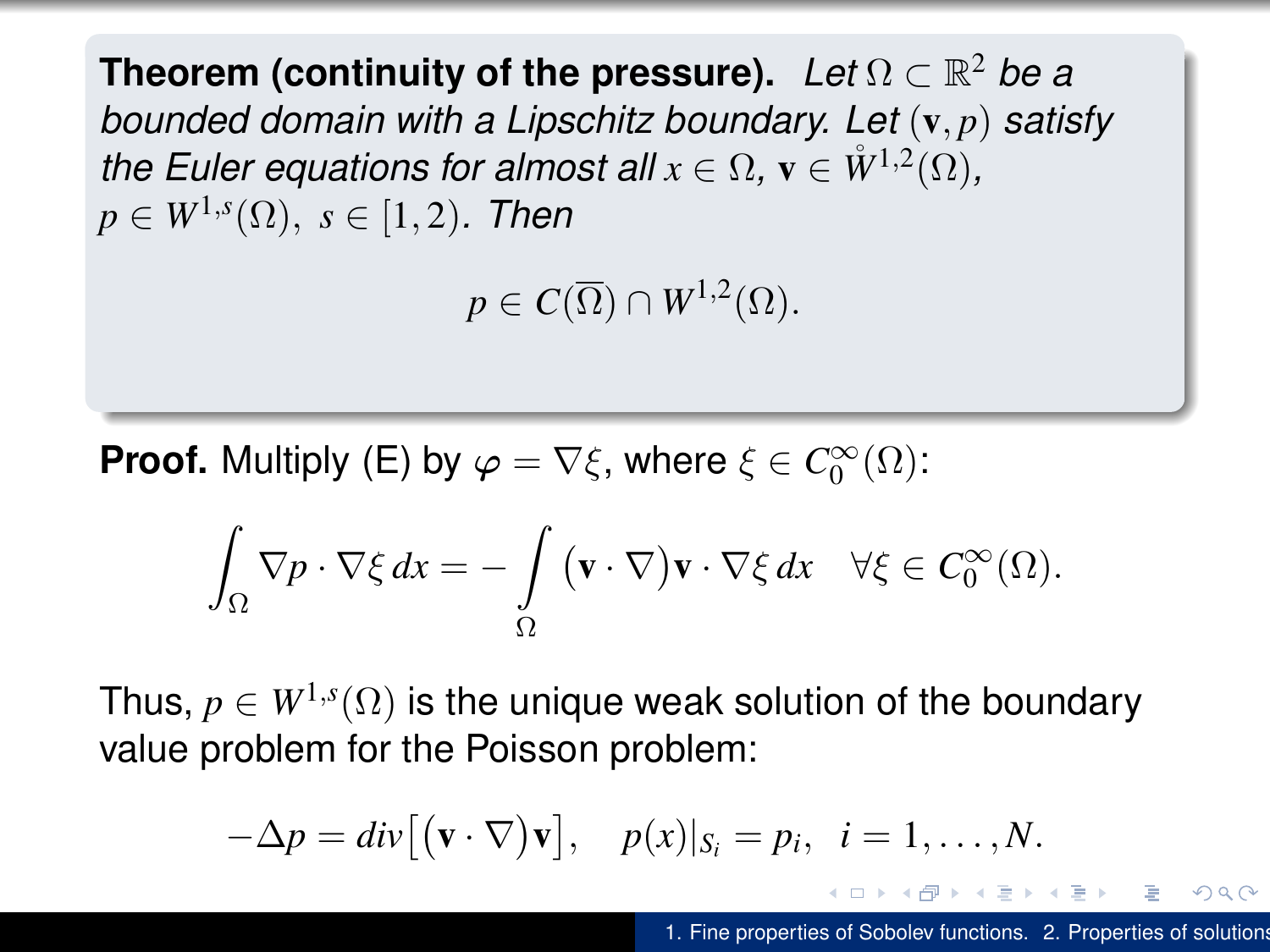We have  $div\big[(\mathbf{v}\cdot\nabla)\mathbf{v}\big]\in\mathcal{H}^1(\mathbb{R}^2).$  Define

$$
J_1(x) = -\frac{1}{2\pi} \int_{\mathbb{R}^2} \log |x - y| \, div_y \left[ \left( \mathbf{u}(y) \cdot \nabla_y \right) \mathbf{u}(y) \right] dy.
$$

Then  $J_1 \in C(\mathbb{R}^2)$ ,  $\nabla J_1 \in L^2(\mathbb{R}^2)$ ,  $D^{\alpha} J_1 \in L^1(\mathbb{R}^2)$ ,  $|\alpha| = 2$ . Let  $J_2(x) = p(x) - J_1(x)$ :

$$
-\Delta J_2 = 0, \quad J_2\big|_{\partial\Omega} = j_2 - j_1,
$$

 $\mathsf{where} \ j_1(x) = J_1(x)|_{\partial \Omega}, j_2(x)|_{S_i} \equiv p_i.$  $j_1 \in W_2^{1/2}$  $2^{1/2}$ (∂Ω) ∩  $C(∂Ω)$ ,  $j_2 ∈ C(∂Ω)$  and  $j_2$  could be extended to  $\Omega$  as a function from  $W^1_2(\Omega).$  Thus, there exists solution  $J_2 \in W^1_2(\Omega)$  such that  $J_2 \in C(\overline{\Omega})$ . By\_uniqueness  $p(x) = J_1(x) + J_2(x)$ . Hence,  $p \in C(\overline{\Omega}) \cap W_2^1(\Omega)$ . □

イロン イ母ン イヨン イヨン・ヨー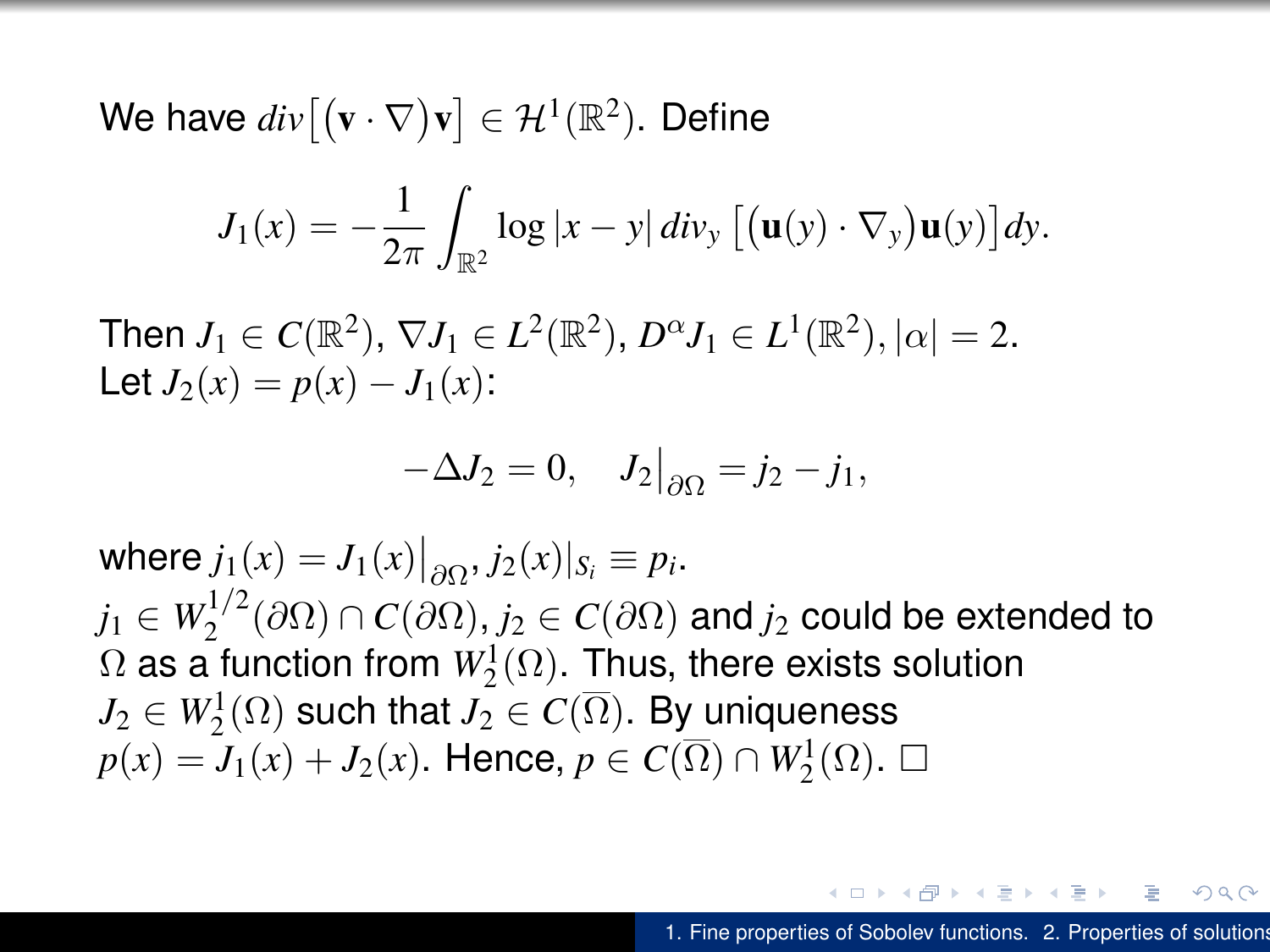# *Properties of solutions to Euler equations*

Assume that  $\mathbf{v} \in W^{1,2}(\Omega)$  and  $p \in W^{1,s}(\Omega),$   $s \in [1,2),$  satisfy the Euler equations

$$
(\mathbf{v} \cdot \nabla)\mathbf{v} + \nabla p = 0
$$
,  $\text{div}\mathbf{v} = 0$  for almost all  $x \in \Omega$  (E)

and let  $\int_{S_i} \mathbf{v} \cdot \mathbf{n} dS = 0$ ,  $i = 1, 2, ..., N$ , where  $S_i$  are connected components of the boundary  $\partial\Omega$ . Then there exists a continuous stream function  $\psi \in W^{2,2}(\Omega)$  such that

 $\nabla \psi = (-v_2, v_1)$ . Denote  $\Phi = p + \frac{|\mathbf{v}|^2}{2}$  $\frac{1}{2}$  the total head pressure.

Then  $\Phi \in W^{1,s}(\Omega)$  for all  $s \in [1,2).$  By direct calculations we get

$$
\nabla \Phi \equiv \left(\frac{\partial v_2}{\partial x_1} - \frac{\partial v_1}{\partial x_2}\right) (v_2, -v_1) = (\Delta \psi) \nabla \psi.
$$

If all functions are smooth, from this formula the classical Bernoulli law follows immediately:

*The total head pressure* Φ(*x*) *is constant along any streamline of the flow*.

 $290$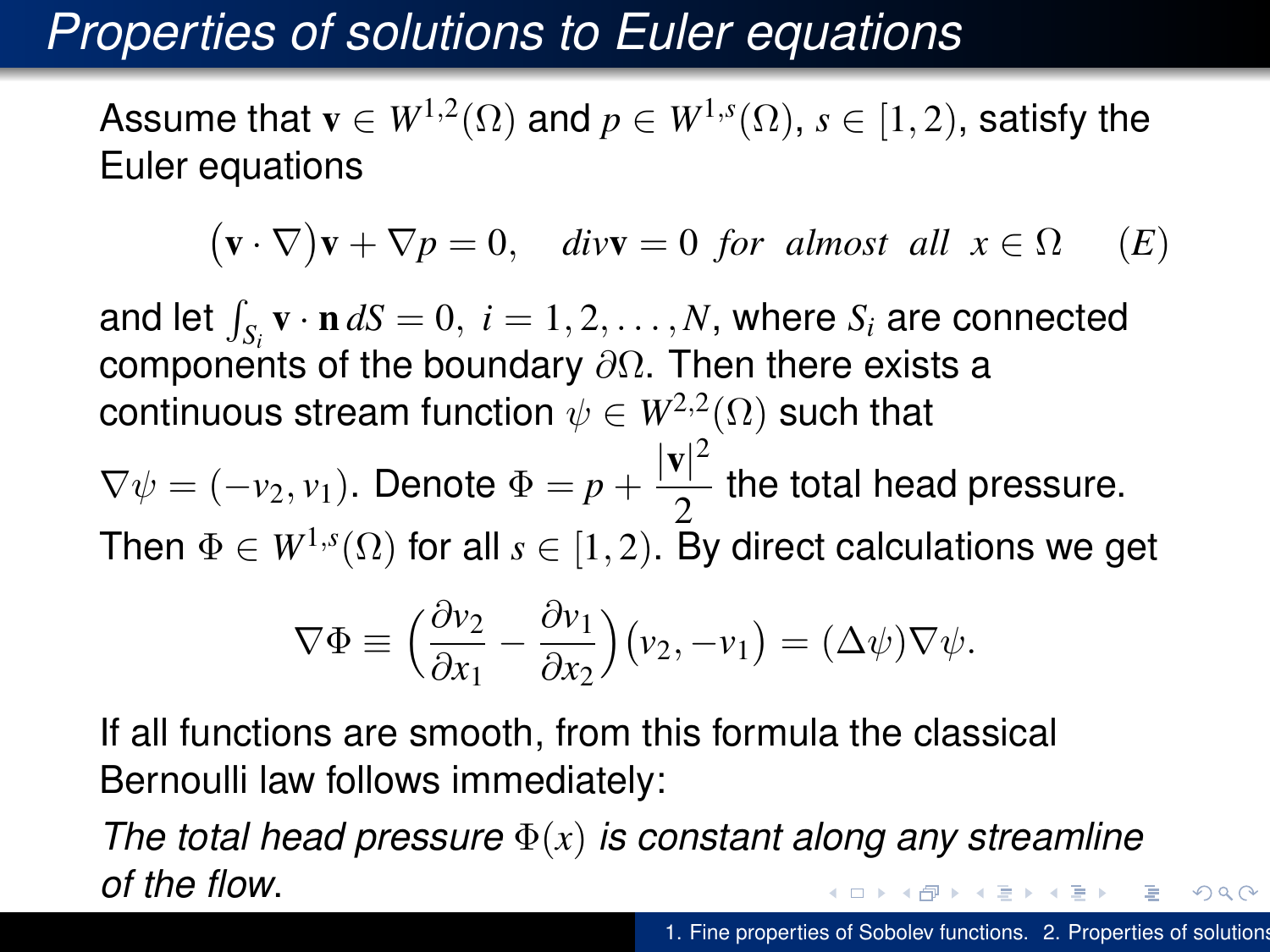# *Properties of solutions to Euler equations. Bernoulli law (M.Korobkov)*

**Theorem (Bernoulli law).** *Let* Ω ⊂ R <sup>2</sup> *be a bounded multiply connected domain with a Lipschitz boundary*  $\partial \Omega = \cup_{i=1}^N S_i$ *. Let*  $\mathbf{u} \in W^{1,2}(\Omega)$  and  $p \in W^{1,s}(\Omega)$  satisfy Euler equations (E) for  $\boldsymbol{a}$ lmost  $\boldsymbol{a}$ ll  $x \in \Omega$  and let  $\int_{\mathcal{S}_i} \boldsymbol{u} \cdot \boldsymbol{n} dS = 0, \ i = 1, \ldots, N$ . Then for *any connected set*  $K \subset \overline{\Omega}$  *such that* 

$$
\psi\big|_K = const,
$$

*the identity*

$$
\Phi(x) = const
$$

*holds*  $\mathfrak{H}^1$ -almost everywhere on K.

In particular, it follows that if  $\mathbf{u} = 0$  on  $\partial \Omega$ , then the pressure  $p(x)$  is constant on  $\partial\Omega$ , i.e.  $p(x)|_{S_j} = p_j$ . **K ロ ⊁ K 伊 ⊁ K**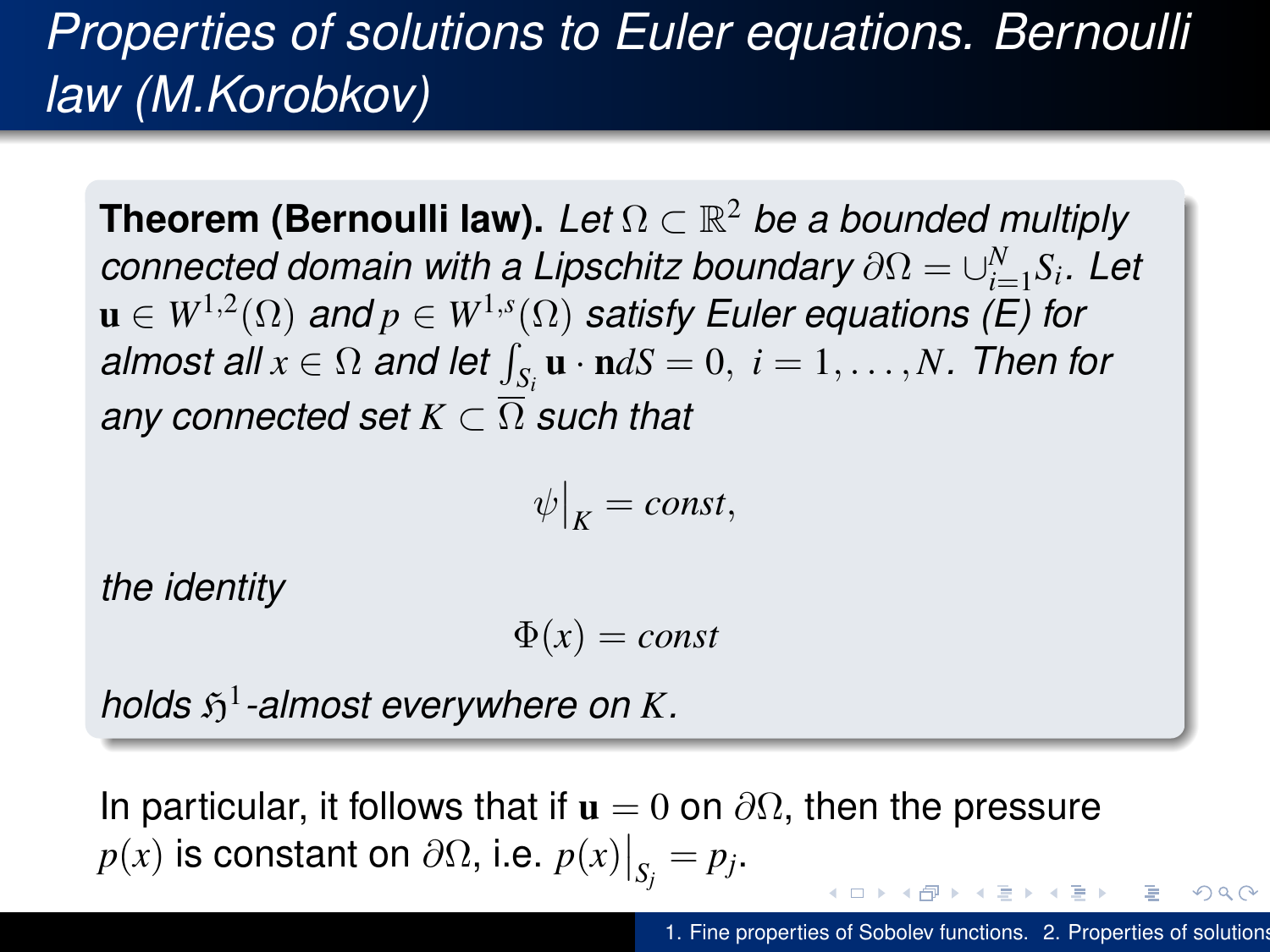**Proof**. Let  $\psi \in W^{2,2}(\Omega)$  be a stream function.

(i) Fix any  $\varepsilon > 0$  and consider a function  $g \in C^1(\mathbb{R}^2)$  and an  $\mathsf{open} \; \mathsf{set} \; V \subset \mathbb{R} \; \mathsf{with} \; \mathfrak{H}^1(V) < \varepsilon \; \mathsf{such} \; \mathsf{that} \; \psi(x) = g(x) \; \mathsf{and}$  $\nabla\psi(x)=\nabla g(x)\neq 0$  for any  $x\in F=\overline{\Omega}\setminus \psi^{-1}(V).$  For almost all  $y\in \psi(\overline{\Omega})\setminus V=g(F),$  for any connected component  $K$  of  $\psi^{-1}(y)$ (i.e. for any streamline) and for any *C* <sup>1</sup>–smooth parametrization  $\gamma : [0, 1] \to K$  the restriction  $\Phi|_K$  is absolutely continuous, and we have the identity

$$
[\Phi(\gamma(t))]' = [\Delta \psi(\gamma(t))] \nabla \psi(\gamma(t)) \cdot \gamma'(t) = [\Delta \psi(\gamma(t))] \nabla g(\gamma(t)) \cdot \gamma'(t) = 0
$$

 $(g|_K = const$  and, hence,  $\nabla g(\gamma(t)) \cdot \gamma'(t) = 0$ ). So,  $\Phi|_K = const$ .

In view of arbitrariness of  $\varepsilon > 0$  for almost all  $y \in \psi(\Omega)$  and for all connected components *K* of the set  $\psi^{-1}(y)$  the equality  $K \cap A_v = \emptyset$  holds and  $\Phi(x) = const$  on *K*. The last identity is valid everywhere on *K*, instead of almost everywhere.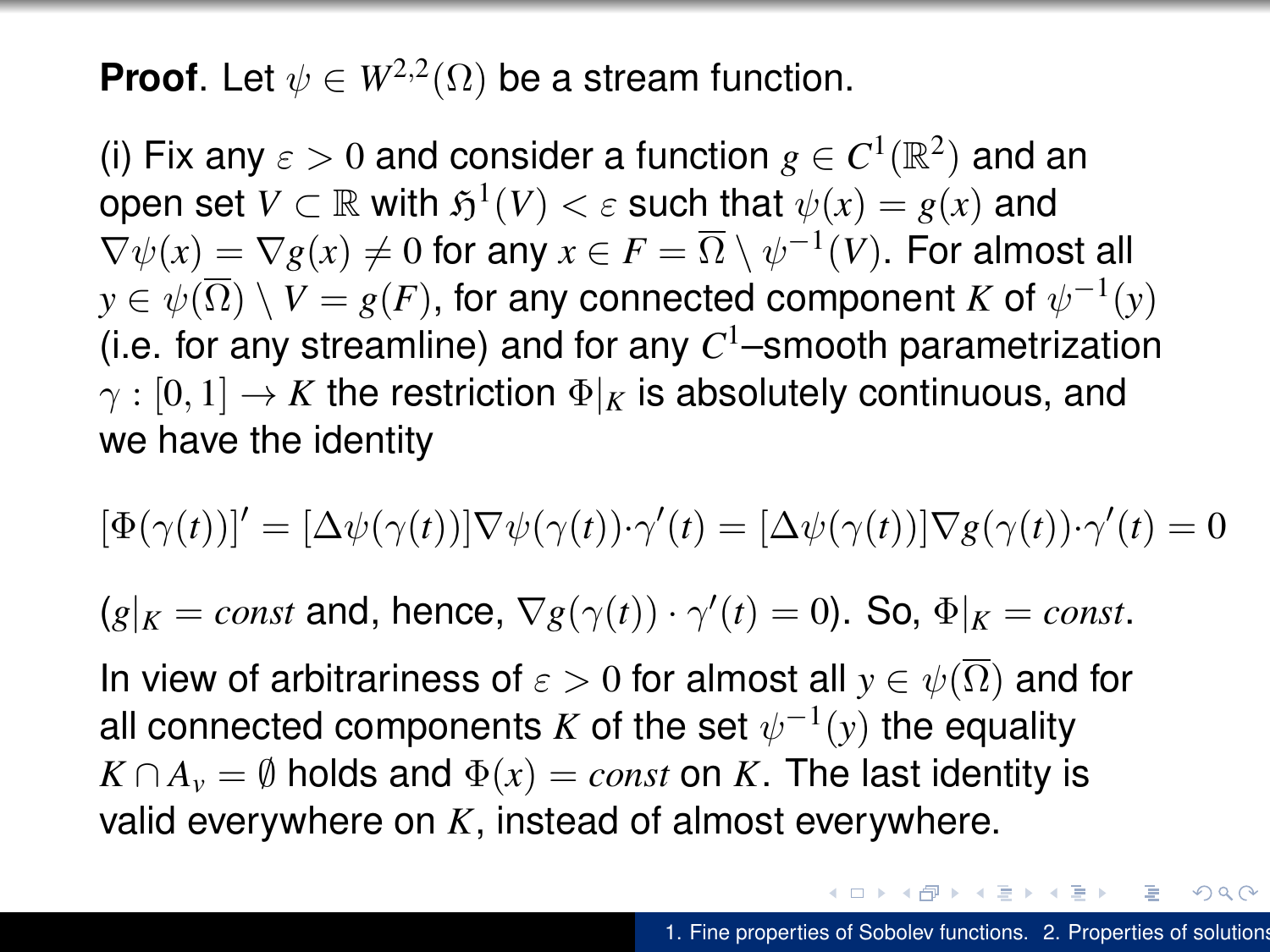(ii) Take an arbitrary value  $y \in \psi(\overline{\Omega})$  and a connected component  $K$  of the level set  $\psi^{-1}(y)$  and fix them. Take also any pair of points  $a, b \in K \setminus A_v$ . We shall prove that

 $\Phi(a) = \Phi(b)$ .

Consider a Lipschitz arc  $\gamma \subset \overline{\Omega} \setminus A_{\nu}$  such that  $\gamma(0) = a, \gamma(1) = b$ and  $\Phi$  is absolutely continuous along  $\gamma$ .



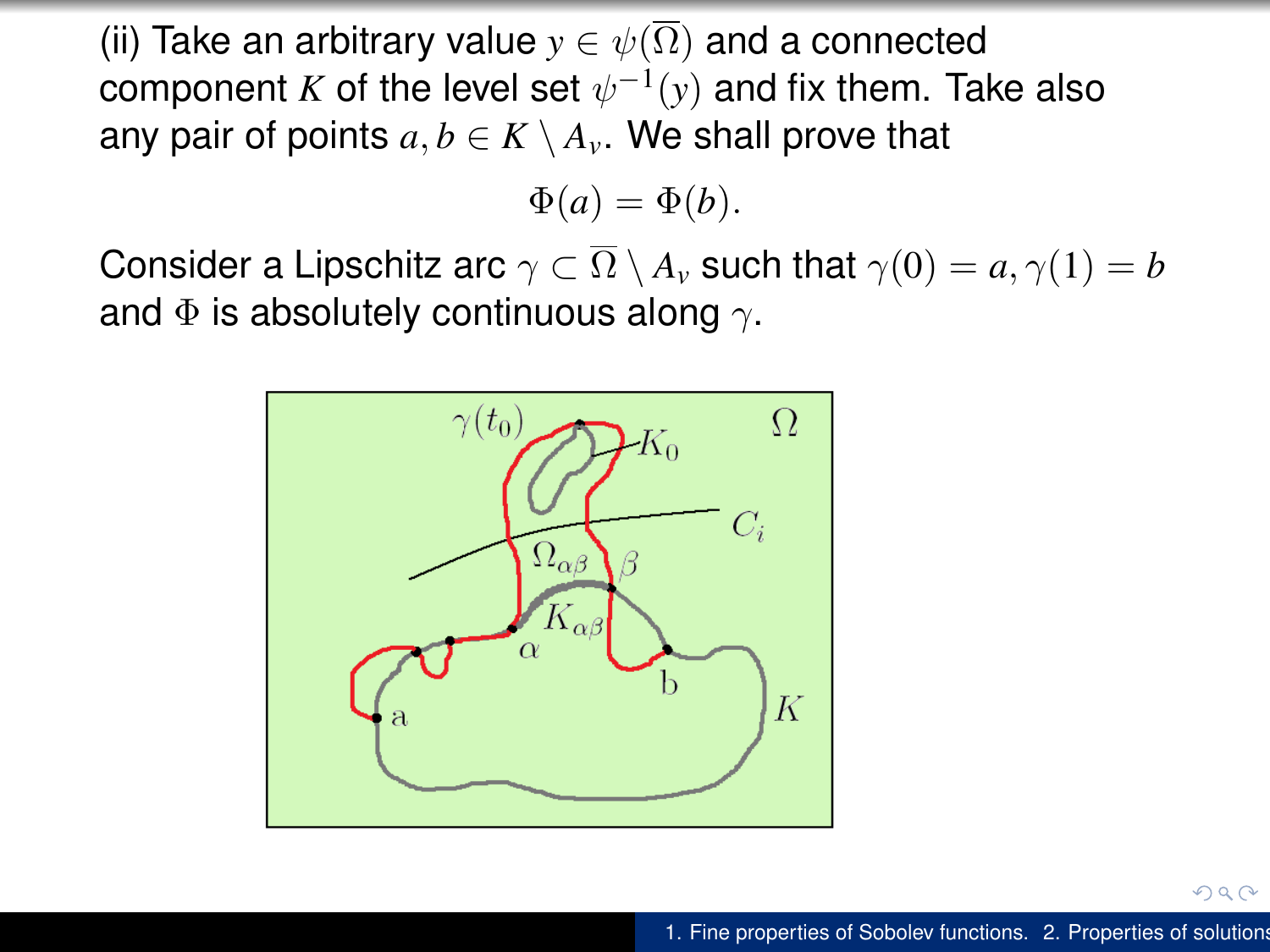Assume that for any interval  $(\alpha,\beta)$  adjoining the set  $\tilde{I}=\gamma^{-1}(K)$ (i.e.  $\tilde{I}$  is a compact subset of [0, 1],  $0, 1 \in \tilde{I}$ , and  $(\alpha, \beta)$  is a connected component of the open set  $(0, 1) \setminus I$  there exists a continuum  $K_{\alpha\beta} \subset K$  a simply connected domain  $\Omega_{\alpha\beta} \subset \Omega$  such that  $\Omega_{\alpha\beta} \cap K = \emptyset$ ,  $\gamma(\alpha)$ ,  $\gamma(\beta) \in K_{\alpha\beta}$  and  $\partial\Omega_{\alpha\beta} = K_{\alpha\beta} \cup \gamma([\alpha, \beta]).$ 

Since  $\Phi$  is absolutely continuous along almost all segment, we always can chose such Lipschits arc  $\gamma$ .



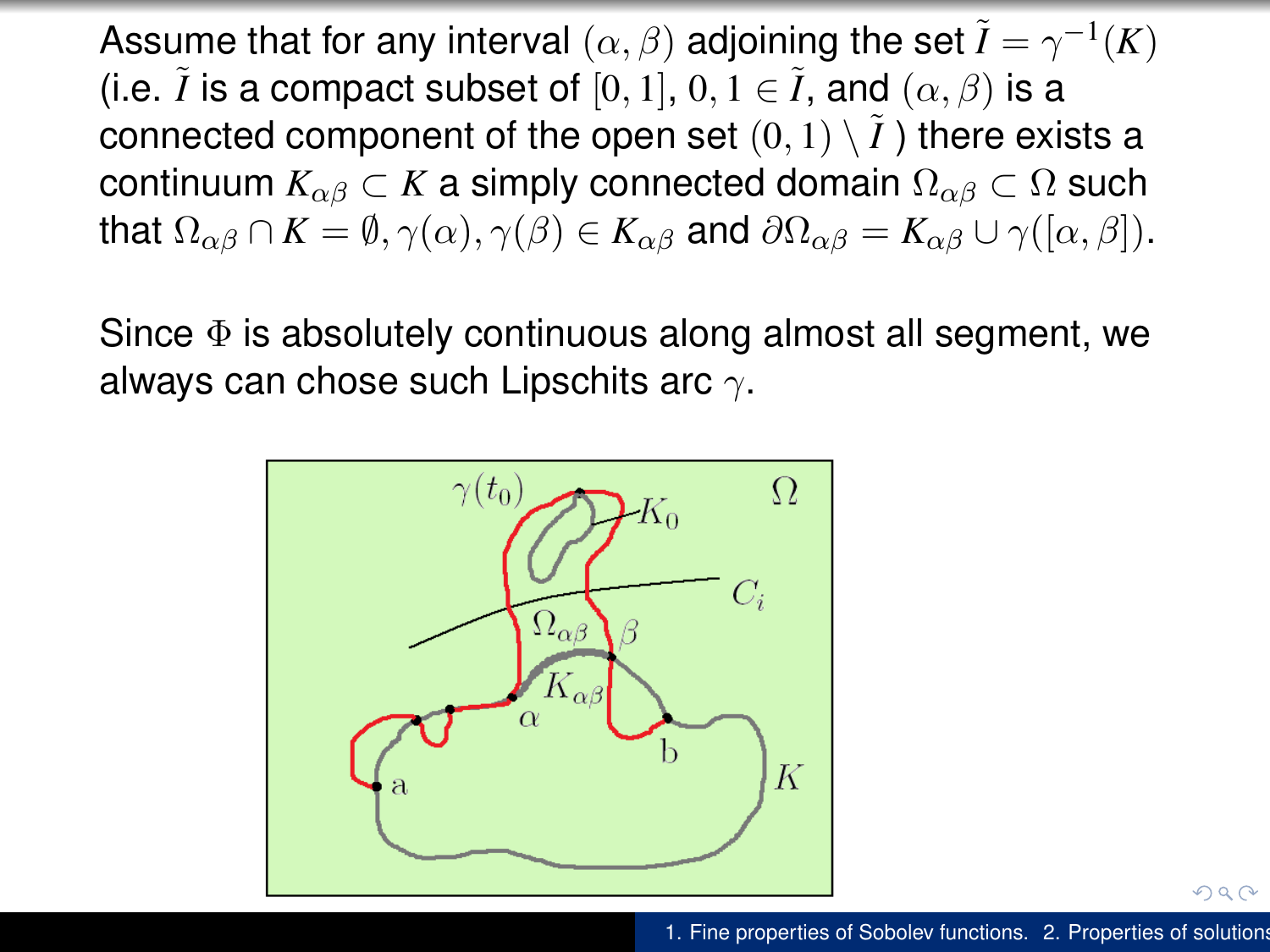Take any interval  $(\alpha,\beta)$  adjoining the set  $\tilde{I}=\gamma^{-1}(K),$  and consider the corresponding subdomain  $\Omega_{\alpha\beta}$ . Denote by *T* the family of all connected components of level sets of the function  $\psi_{\alpha\beta}=\psi|_{\overline{\Omega}_{\alpha\beta}}.$  According to results of A. Kronrod the space  $T$  is a tree.

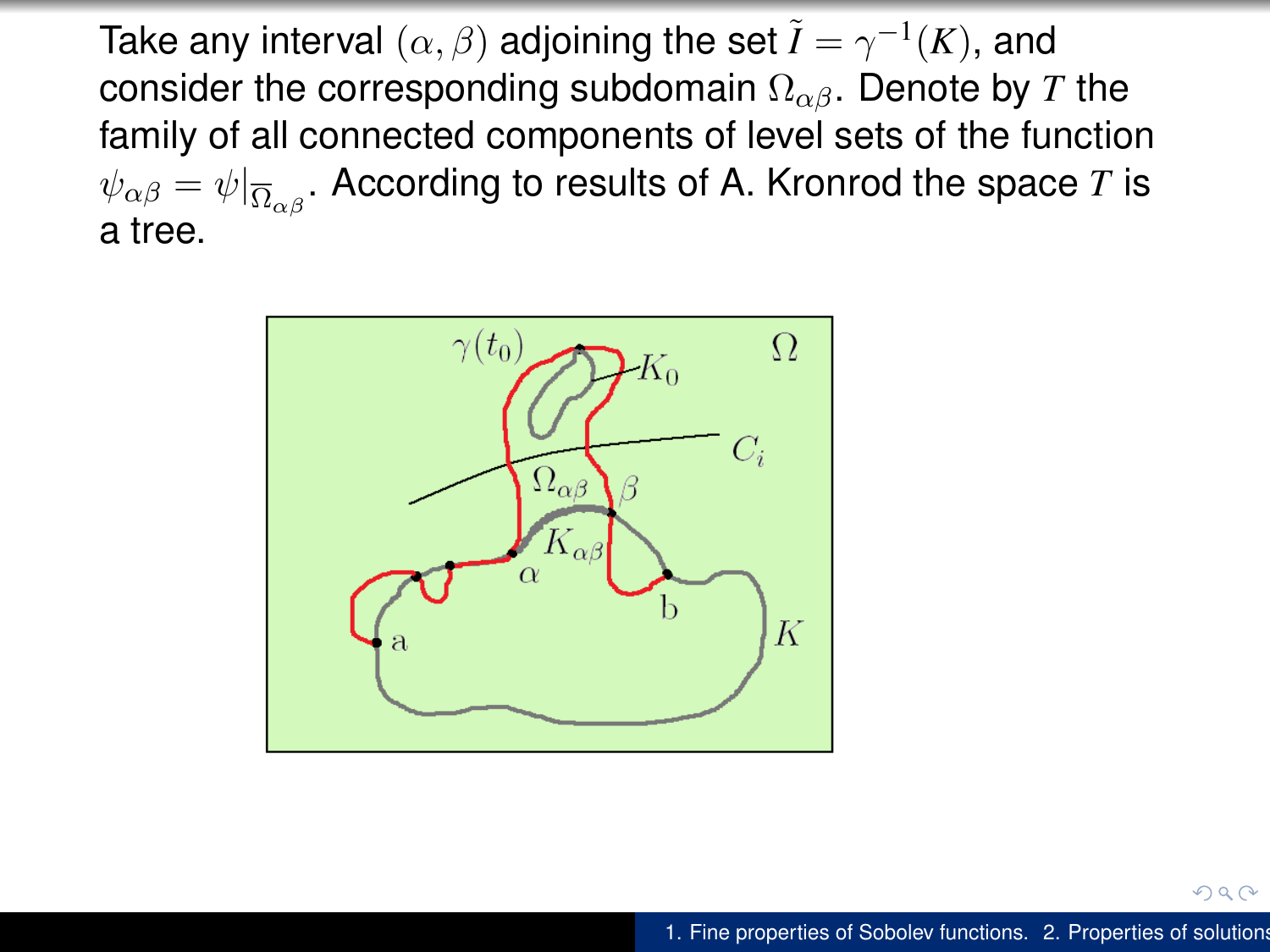Let  $t_0 \in (\alpha, \beta)$  and let  $K_0 \ni \gamma(t_0)$  be a connected component of the level set of  $\psi_{\alpha\beta}$ . Denote by  $J = J(K_{\alpha\beta}, K_0)$  the arc (of the graph *T*) connecting the points  $K_{\alpha\beta}$  and  $K_0$ . Take a sequence of regular components  $C_i \in J \setminus \{K_{\alpha\beta}, K_0\}, C_i \to K_{\alpha\beta}$ . For sufficiently large  $i$  the level sets  $C_i$  intersect the arc  $\gamma$  in two points. Therefore, there exist  $t_i \in (\alpha, t_0)$  and  $s_i \in (t_0, \beta)$  such that  $\gamma(t_i), \gamma(s_i) \in C_i.$  Since  $C_i \rightarrow K_{\alpha \beta},$  we obtain  $t_i \rightarrow \alpha, s_i \rightarrow \beta.$ 



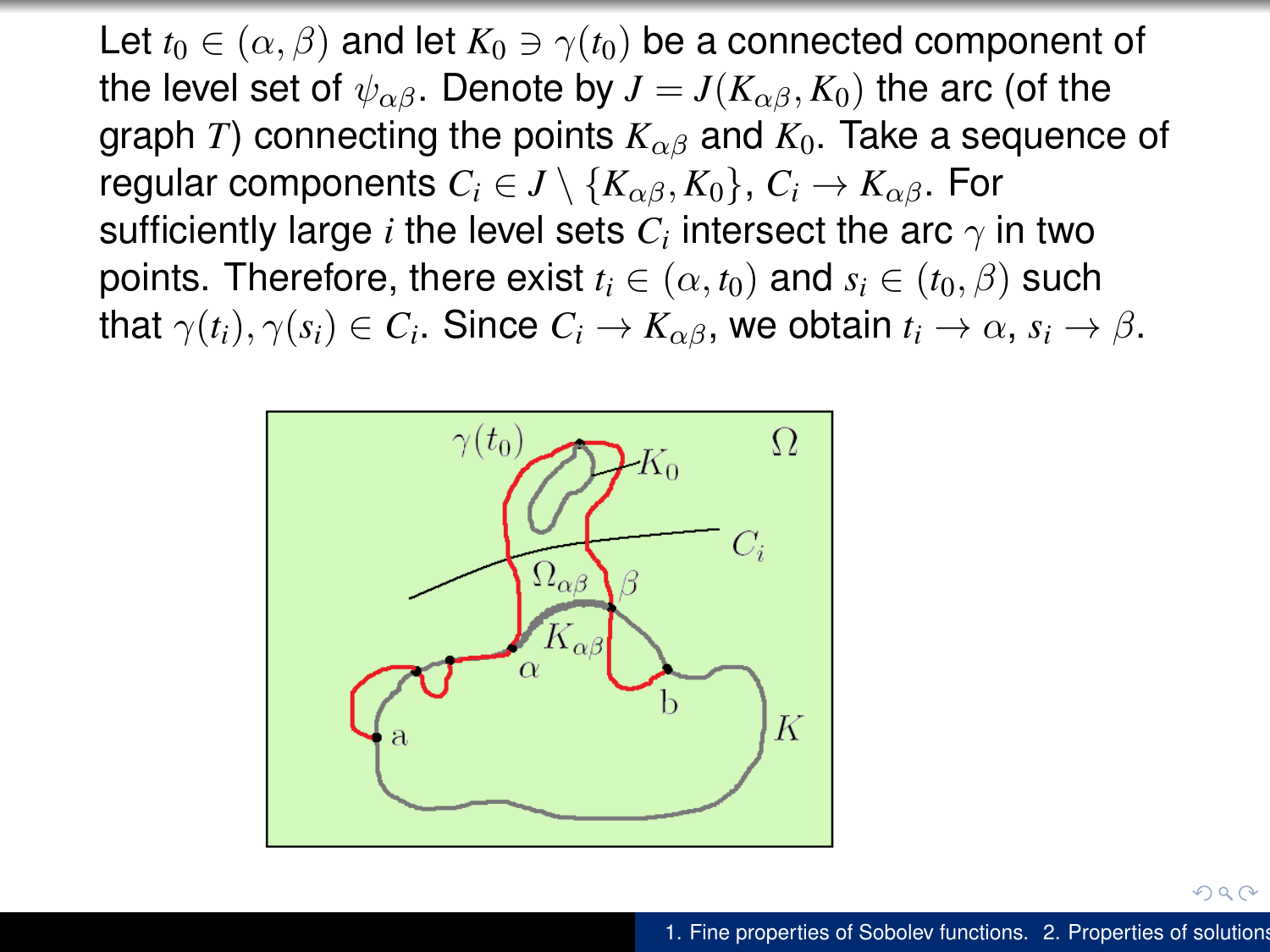By paragraph (i) we can take  $C_i$  such that  $\Phi(x)\equiv const$  on  $C_i.$  In particular,  $g(t_i) = g(s_i)$ , where by g we denote the absolutely continuous function  $g(t) = \Phi(\gamma(t))$ . Since *g* is continuous, it follows that  $g(\alpha) = g(\beta)$  for any interval  $(\alpha, \beta)$  adjoining the set  $\tilde{I}$ , and hence,

$$
\int_{\alpha}^{\beta} g'(t)dt = 0.
$$

(Absolutely continuous function is differentiable almost everywhere).

 $\bullet$ 

Hence, for any interval  $(\mu, \nu) \subset (0, 1)$ , with  $\mu, \nu \in \tilde{I}$  and containing only a finite number of points from  $\tilde{I}$ , we have the equality

$$
\int_{\mu}^{\nu} g'(t)dt = 0.
$$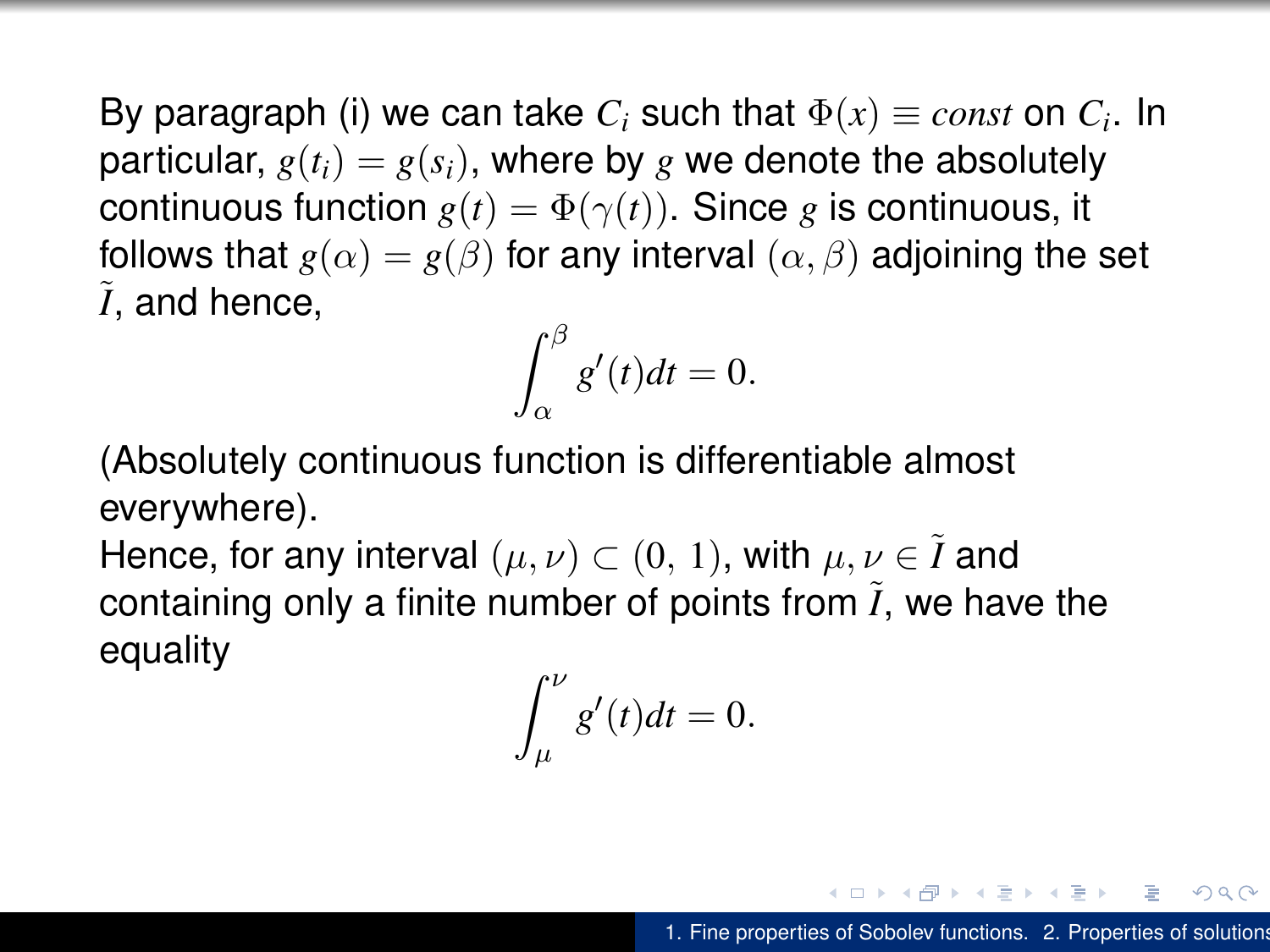(iii) Consider now the closed set  $I_{\infty} = \{t \in [0, 1]: \text{ in any }$ *neighborhood of the point t there exist infinitely many points from*  $\tilde{I}$ }. It follows from (ii) that

$$
\int_{[0,\,1]\setminus I_\infty}g'(t)dt=0.
$$

The function  $\psi$  is differentiable in any point  $\gamma(t)$ ,  $t \in (0,1)$ . On the other hand, the Lipschitz function  $\gamma(t)$  is differentiable for almost all  $t \in [0, 1]$ . Since the function  $\psi(x)$  is equal to a  $\mathsf{constant}$  on  $\psi(I_\infty) \subset K,$  we have  $\gamma'(t) \cdot \nabla \psi(\gamma(t)) = 0$  for any point  $t \in I_{\infty}$  where the derivatives  $\gamma'(t)$  and  $\nabla \psi(\gamma(t))$  exist. Then  $g'(t) = \frac{d\Phi(\gamma(t))}{dt} = 0$  for almost all  $t \in I_\infty$  and

$$
\int_{I_{\infty}} g'(t)dt = 0.
$$

Summing the integrals we get  $g(1) - g(0) = \int_{[0,1]} g'(t) dt = 0$ .

k,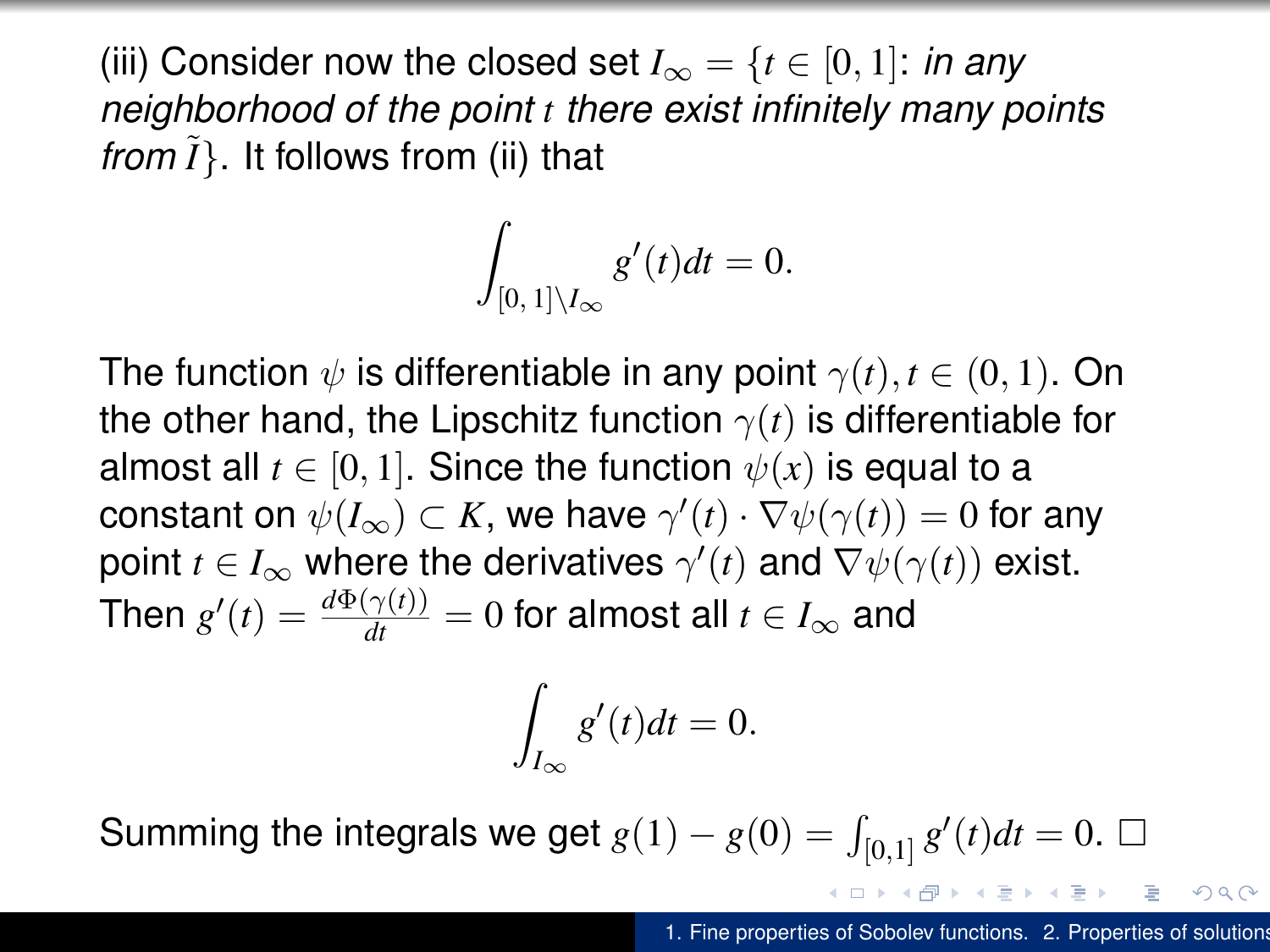## *Properties of solutions to Euler equations*

Let  $\Omega' \subset \Omega$  and  $K_x$  be a connected component of the level set  ${z \in \overline{\Omega} : \psi(z) = \psi(x)}$  containing the point *x*. Denote  $X = X_{\Omega'} = \{x \in \Omega': K_x \cap \partial \Omega' = \emptyset\}$ . Then for almost all  $y \in \psi(X)$  and for any  $x \in X \cap \psi^{-1}(y)$  the component  $K_x \subset \Omega' \setminus A_v$  is a  $C^1$ –smooth curve homeomorphic to the circle and  $\nabla \psi \neq 0$  on  $K_{\rm r}$ .

**Lemma.** *Let* Ω ⊂ R <sup>2</sup> *be a bounded multiply connected domain with Lipschitz boundary. Let*  $\mathbf{v} \in W^{1,2}(\Omega)$  and  $p \in W^{1,s}(\Omega)$  satisfy *Euler equations for almost all x* ∈ Ω *and*  $\int_{\Gamma_i} \mathbf{v} \cdot \mathbf{n} dS = 0, \ i = 1, \ldots, N$ . Assume that there exists a  $\textit{sequence of functions} \ \{\Phi_\mu\} \ \textit{such that} \ \Phi_\mu \in W_{loc}^{1,s}(\Omega) \ \textit{and}$  $\Phi_\mu \rightharpoonup \Phi$  *in*  $W^{1,s}_{loc}(\Omega)$  *for all*  $s \in [1,2)$ *. Then for any subdomain*  $\Omega' \subset \Omega$  with  $X = X_{\Omega'} \neq \emptyset$  the functions  $\Phi_\mu|_K$  are continuous on *almost all admissible cycles K and the sequence*  $\{\Phi_{\mu}|_K\}$ *converges to*  $\Phi|_K$  *uniformly:*  $\Phi_{\mu}|_K \rightrightarrows \Phi|_K$ *.* 

Þ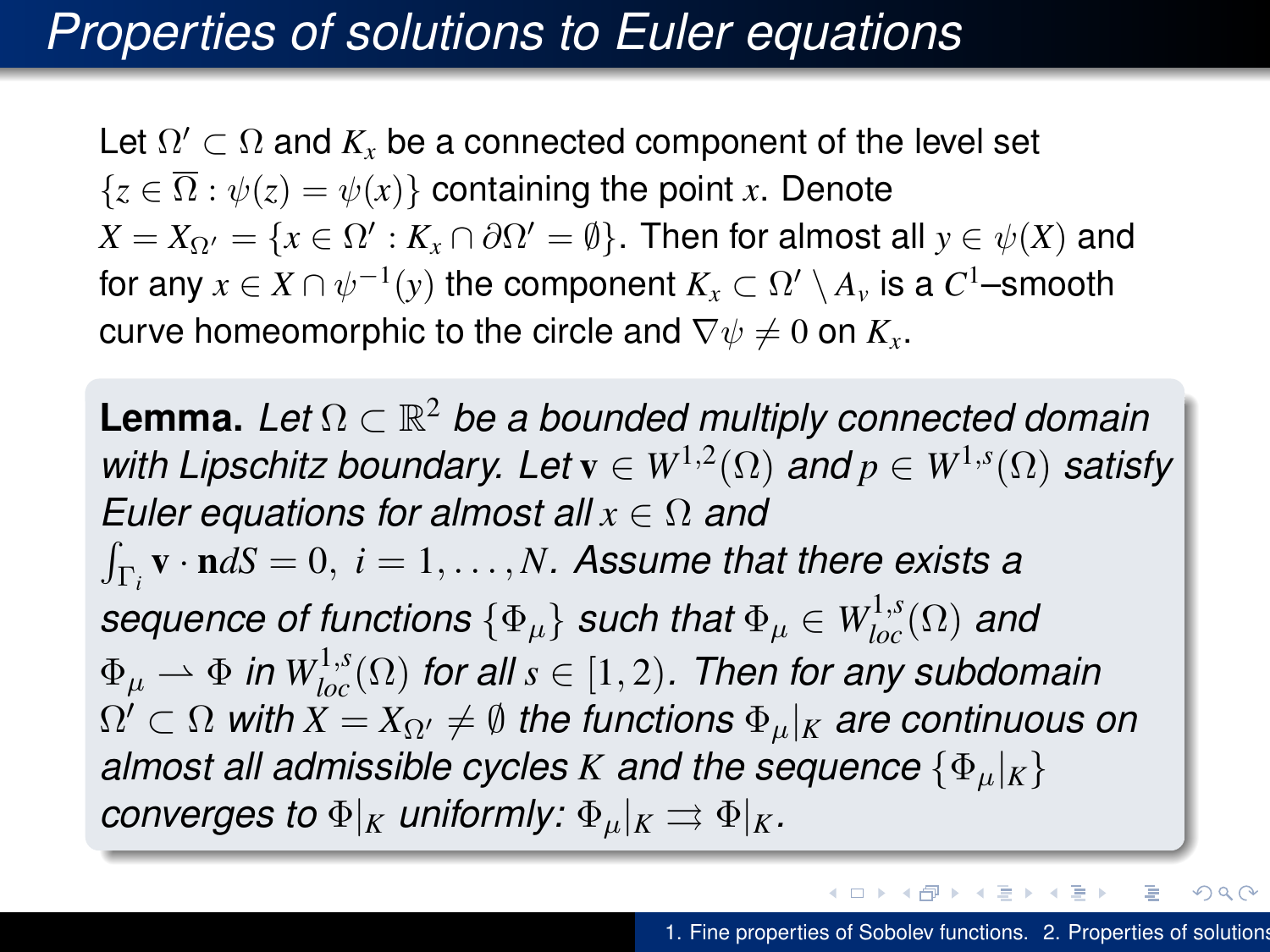## **Proof.**

Fix  $\varepsilon > 0$  and take a set  $V \subset \mathbb{R}$  and a function  $g \in C^1(\mathbb{R}^2)$  such that for any  $x \in X_g = X_{\Omega'} \setminus \psi^{-1}(V)$  we have  $\psi(x) = g(x)$ ,  $\nabla \psi(x) = \nabla g(x) \neq 0$  and  $K_x$  coincides with the connected component of the level set  $\{z \in \mathbb{R}^2 : g(z) = g(x)\}$  containing the point *x*. Obviously, the set *X<sup>g</sup>* admits a representation  $X_g = \bigcup^\infty X_i$  such that for any  $X_i$  there exists a  $C^1$ -diffeomorphism *i*=1  $G:[0,1]\times\mathbb{S}^1\to U$  such that  $X_i\subset U\Subset\Omega'$  and for any  $t\in[0,1]$ the image  $\{G(t, \theta) : \theta \in [0, 2\pi)\}\$ coincides with the connected component of the level set  $\{z \in \mathbb{R}^2 : g(z) = g(G(t, 0))\}$ containing  $G(t,0).$  In particular, for each  $x\in X_i$  there exist unique values  $t \in [0, 1], \phi \in [0, 2\pi)$  such that  $G(t, \phi) = x$ , moreover,  $\{G(t, \theta) : \theta \in [0, 2\pi)\} = K_x$ . Fix *i* and put  $\Phi(t, \theta) = \Phi(G(t, \theta))$ , etc.

E.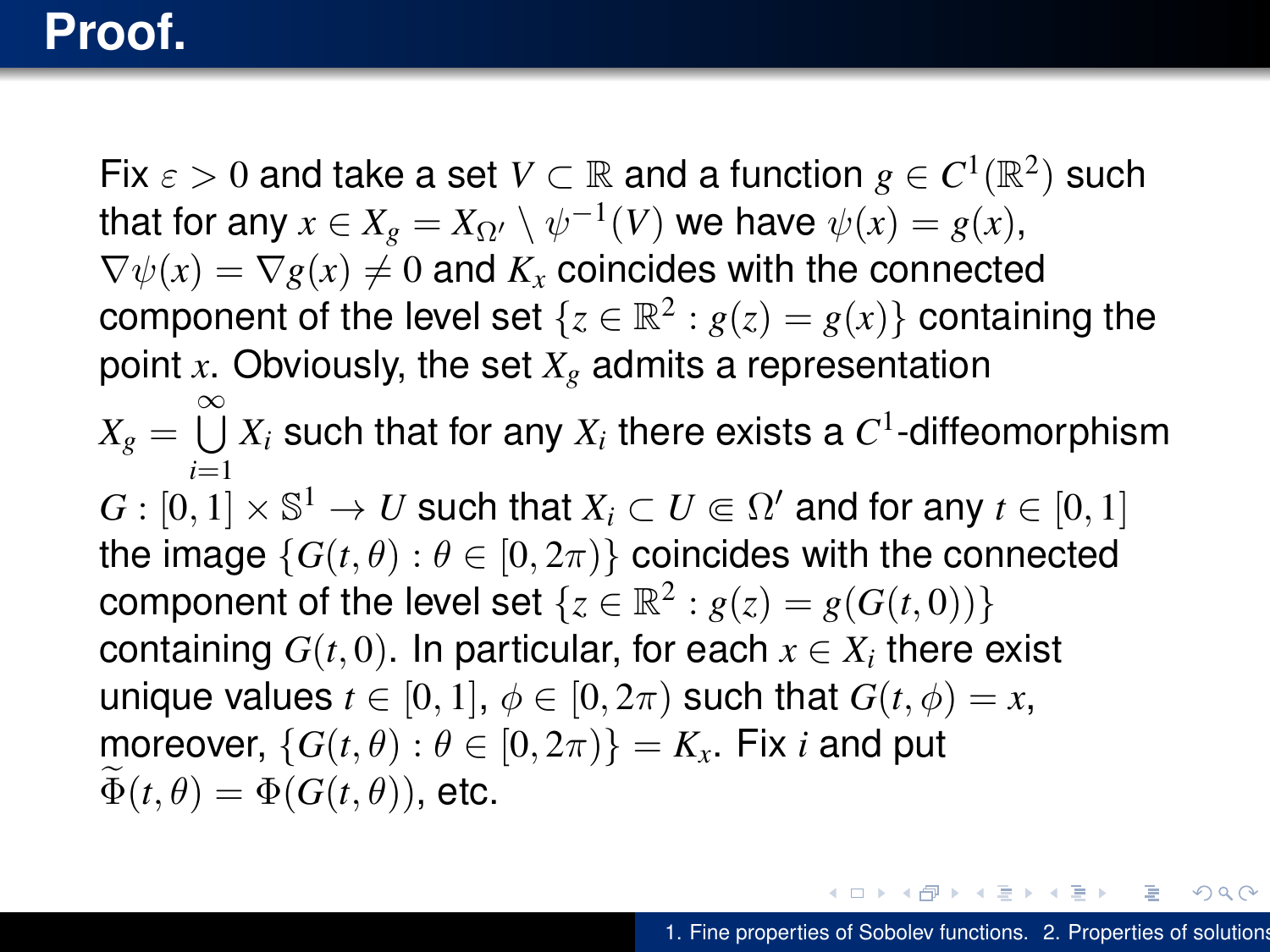Denote

$$
z_{\mu}(t) = \int_0^{2\pi} |\widetilde{\Phi}_{\mu}(t,\theta) - \widetilde{\Phi}(t,\theta)| \left| \frac{\partial}{\partial \theta} \widetilde{\Phi}_{\mu}(t,\theta) - \frac{\partial}{\partial \theta} \widetilde{\Phi}(t,\theta) \right| d\theta.
$$

Then

*L q*

 $L^1$ 

$$
\int_{0}^{1} z_{\mu}(t)dt \leq \left(\int_{0}^{1} \int_{0}^{2\pi} |\widetilde{\Phi}_{\mu}(t,\theta) - \widetilde{\Phi}(t,\theta)|^{q} d\theta dt\right)^{\frac{1}{q}} \times
$$
  

$$
\times \left(\int_{0}^{1} \int_{0}^{2\pi} |\frac{\partial}{\partial \theta} \widetilde{\Phi}_{\mu}(t,\theta) - \frac{\partial}{\partial \theta} \widetilde{\Phi}(t,\theta)|^{s} d\theta dt\right)^{\frac{1}{s}}
$$
  

$$
\leq c \|\Phi_{\mu} - \Phi\|_{L^{q}(U)} \|\nabla(\Phi_{\mu} - \Phi)\|_{L^{q}(U)} \leq C \|\Phi_{\mu} - \Phi\|_{L^{q}(U)}, \quad (X)
$$
  
where  $\frac{1}{q} + \frac{1}{s} = 1$ ,  $s \in [1, 2)$ ,  $U = \overline{U} \subset \Omega$ . Since  $\Phi_{\mu} \to \Phi$  in  
 $W_{loc}^{1,s}(\Omega)$  for all  $s \in [1, 2)$ , by Embedding Theorem  $\Phi_{\mu} \to \Phi$  in  
 $L^{q}(U)$  for all  $q \in [1, \infty)$ , and it follows from (X) that  $z_{\mu} \to 0$  in  
 $L^{1}([0, 1]).$ 

 $299$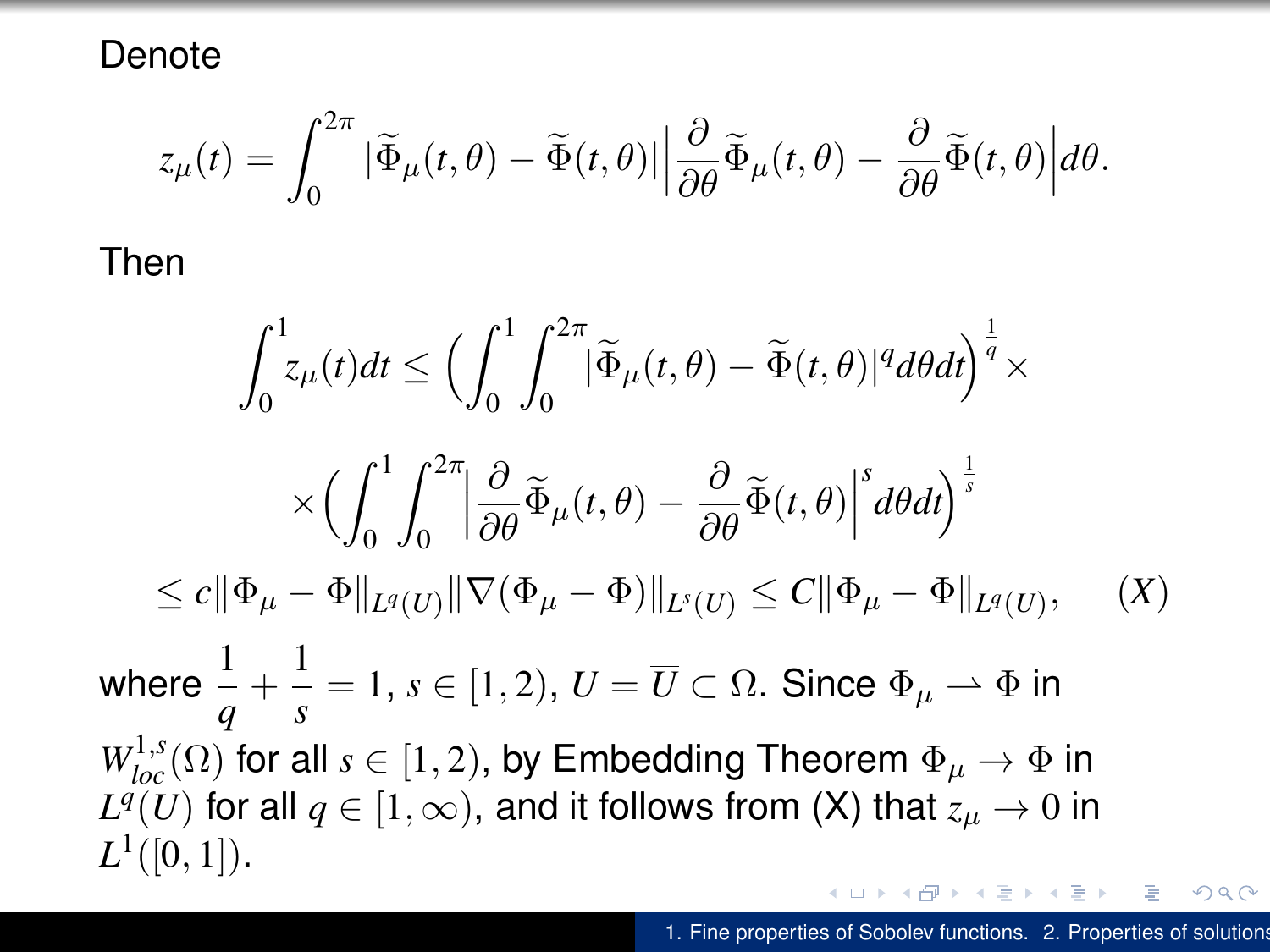Thus, there exists a subsequence (we denote it again by  $\{z_u\}$ ) converging to zero almost everywhere on [0, 1]. Define

$$
H_{\mu}(t) = \frac{1}{2\pi} \int_0^{2\pi} \widetilde{\Phi}_{\mu}(t,\theta) d\theta, \quad H(t) = \frac{1}{2\pi} \int_0^{2\pi} \widetilde{\Phi}(t,\theta) d\theta.
$$

Since  $\Phi_\mu \rightharpoonup \Phi$  in  $W^{1,s}(U),\,s\in[1,2),$  by Embedding Theorem we conclude that  $H_u \to H$  in  $C([0, 1])$  as  $\mu \to \infty$ . Moreover,  $\widetilde{\Phi}_{\mu}, \widetilde{\Phi} \in W^{1,s}([0,1] \times \mathbb{S}^1)$  and, hence,  $\widetilde{\Phi}_{\mu}(t,\cdot), \widetilde{\Phi}(t,\cdot)$  are absolutely continuous functions with respect to  $\theta$  for almost all  $t \in [0, 1].$ Let us fix arbitrary  $t_* \in [0, 1]$  such that  $z_\mu(t_*) \to 0$  and that the functions  $\widetilde{\Phi}_{\mu}(t_{*},\cdot), \widetilde{\Phi}(t_{*},\cdot)$  are continuous. Let  $\theta_{\mu} \in [0, 2\pi]$  be

such that

$$
\widetilde{\Phi}_{\mu}(t_*,\theta_{\mu}) - \widetilde{\Phi}(t_*,\theta_{\mu}) = H_{\mu}(t_*) - H(t_*).
$$

イロト イ押 トイヨ トイヨ トーヨー